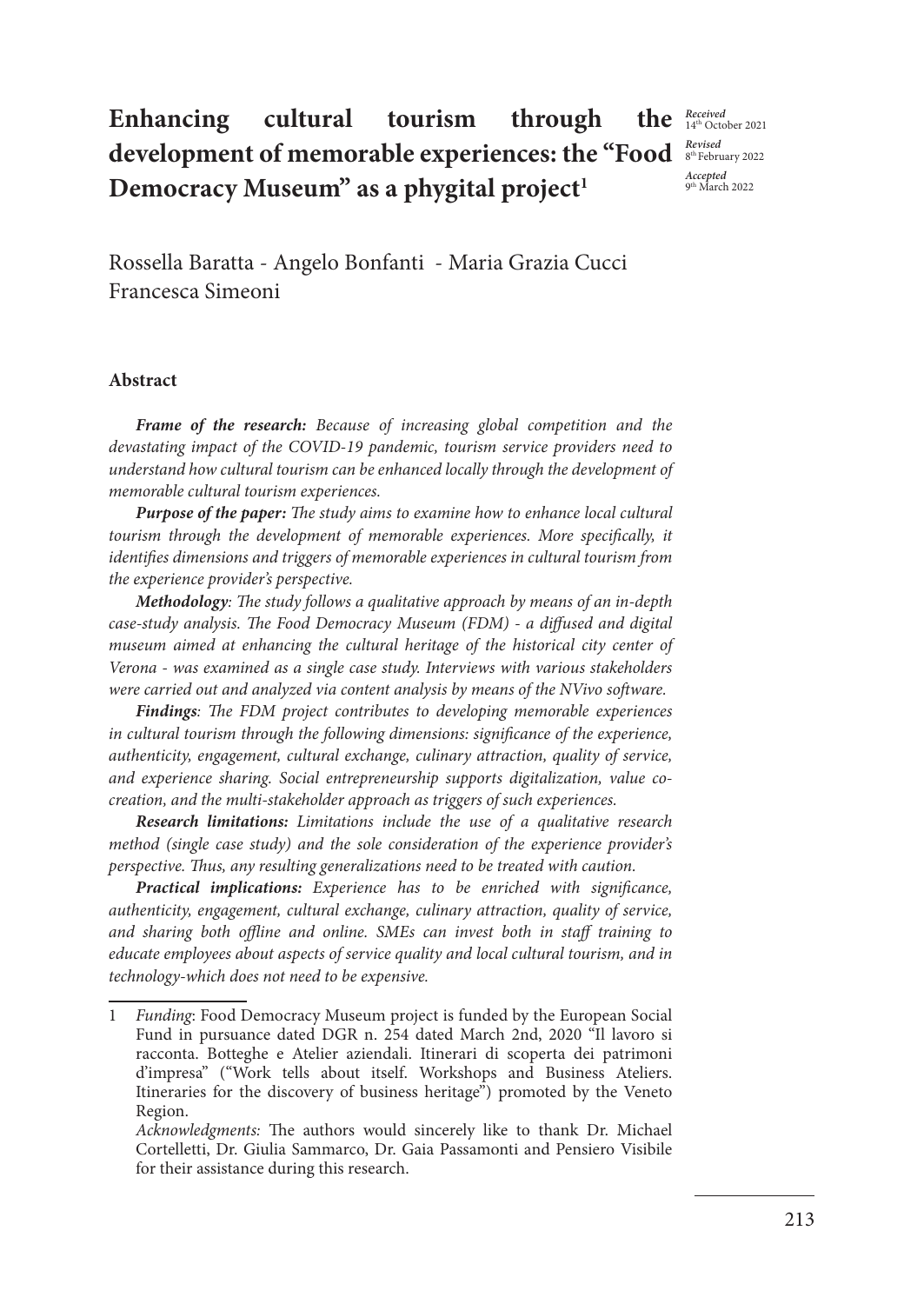

*Originality of the study: The proposed model can be used as a point of reference*  to improve memorable experiences in cultural tourism, while the FDM project can be *adapted and replicated in other local areas.*

**Key words***: cultural tourism experience design; social entrepreneurship; digitalization; value co-creation; multi-stakeholder approach; innovation.* 

## **1. Introduction**

In the tourism industry, the memorability of the experience is one of the most valuable attributes (Kim, 2018; Kim and Chen, 2019) to make the destination competitive. Furthermore, due to the increasing global competition and the recent devastating impact of the COVID-19 pandemic (Rivera *et al.*, 2021) destinations are even more in need of understanding how to create and deliver memorable tourism experiences (MTEs) to obtain and maintain their competitive advantage (e.g., Kim, 2014; Chen and Rahman, 2018). This study focuses on cultural tourism, which is a well-established phenomenon in many tourism destinations (Richards, 2018). In 2018, the United Nations World Tourism Organization (UNWTO) defined cultural tourism as "a type of tourism activity in which the visitor's essential motivation is to learn, discover, experience and consume the tangible and intangible cultural attractions/products in a tourism destination" (UNWTO, 2018). In 2021, the historical and artistic cities of Italy were confirmed as the preferred tourism product, welcoming 43.6 million tourist arrivals (of which almost 60% come from the USA, Germany and France) with a 35.4% share of the total arrivals (RBS, 2021).

An extensive stream of literature on cultural tourism identifies various components that may significantly improve the cultural tourism experience and, accordingly, contribute to enhancing the competitiveness of cultural tourism destinations (Chen and Rahman, 2018). For example, various studies highlight how destination heritage (Bec *et al.*, 2019), cultural inheritance (Bessière, 2013), local cuisine (e.g., Han, 2012), and the procurement of new information and experiences in the cultural field (e.g., Richards, 1996; Lee, 2015) can significantly enhance tourists' experience. In this regard, the use of technology-especially immersive technology, such as virtual or augmented reality (Chung *et al.*, 2015; Bec *et al.*, 2019)-has the potential to create (and enhance) immersive and memorable tourism experiences (Azis *et al.*, 2020; Bec *et al.*, 2019; Little *et al.*, 2019). Therefore, the incorporation of technology into these experiences is becoming increasingly crucial in enriching MTEs in the cultural tourism context (Little *et al.*, 2019) and, consequently, influencing cultural destination competitiveness (Tscheu and Buhalis, 2016). In addition, several studies have shown the importance of technology in contributing to value co-creation processes between companies and their territories (Akaka and Vargo, 2014), also with specific reference to the tourism industry (Thrassou *et al.*, 2014; Yung and Khoo-Lattimore, 2017). However, businesses, especially SMEs, which are typical of the tourism industry, may lack the resources to obtain certain cutting-edge technologies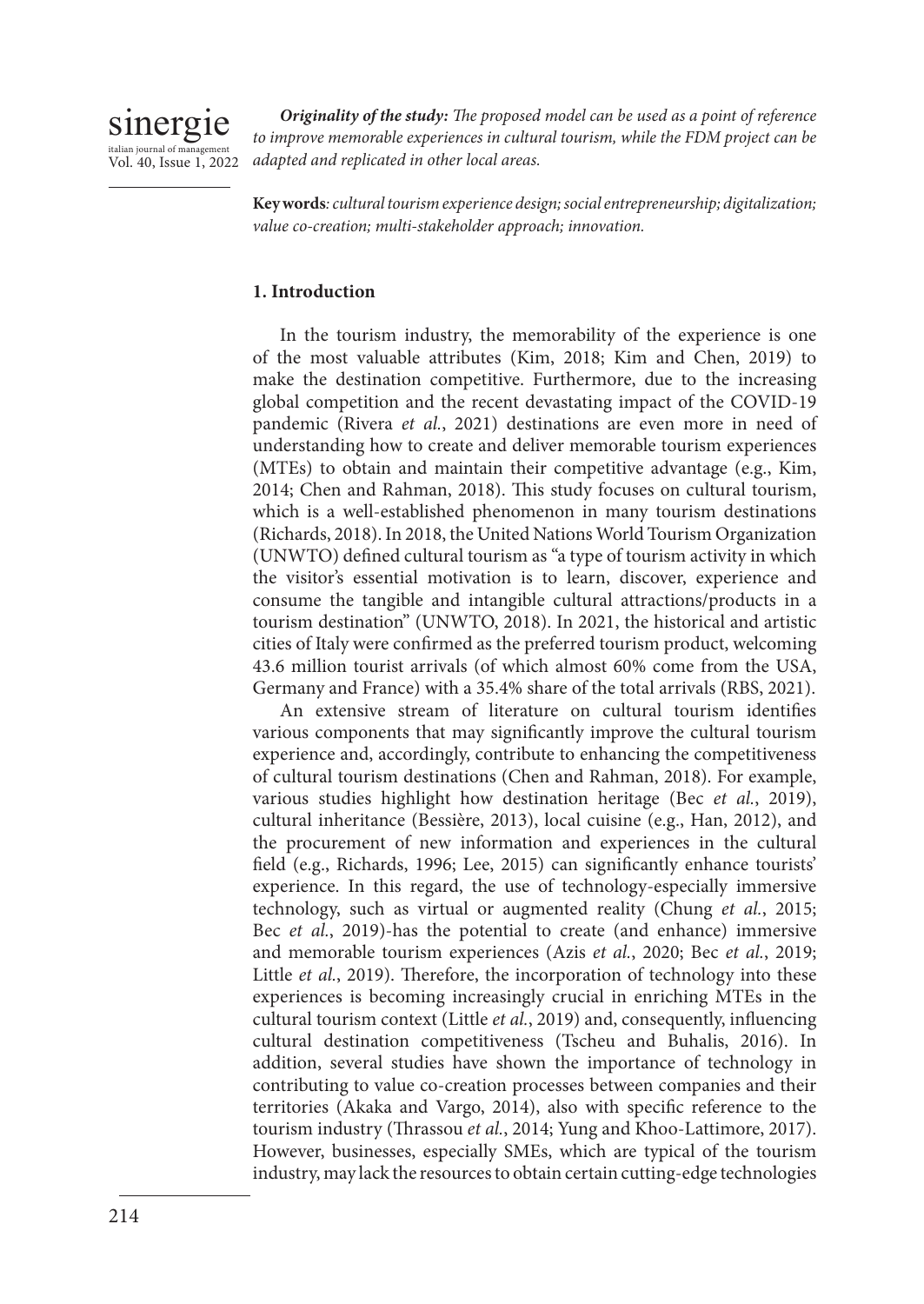2018; Baccarani *et al.*, 2019) is needed to enable smaller firms to access  $\frac{\text{Eh} \text{F}}{\text{Bh} \text{F}}$  and  $\frac{\text{Eh}}{\text{F}}$  and  $\frac{\text{Eh}}{\text{F}}$ stakeholders in the co-creation of value (Leonidou *et al.*, 2018). In this Museum" as a phygital and innovations. Therefore, collaboration with other stakeholders such as residents, other enterprises, local organizations, and tourists (Gomes *et al.*, innovation processes that favor the involvement of internal and external scenario, innovation can be favored by social entrepreneurship, a process aimed at overcoming social problems and meeting social needs (Austin *et al.*, 2006; Acs *et al.*, 2013) by creating value for society and achieving an equitable distribution of social and economic capital (Schaltegger and Wagner, 2011). SMEs that are driven by social entrepreneurs, that is by entrepreneurs with the propensity to reinvest profits in the social mission by creating collective benefits in favor of society (Zahra *et al.*, 2009; Bacq and Janssen, 2011), can achieve these goals.

In sum, several scholars (e.g., Kim *et al.*, 2012; Chen and Rahman, 2018; Seyfi *et al.*, 2019) have theoretically examined the concept of MTEs and its domains, also with reference to the context of cultural tourism, and they highlight the key role of technology in enhancing the final tourist experience rather than contributing to value co-creation processes, in some cases from a multi-stakeholder perspective. However, the intersection of these research streams has not been explored in depth, and there is a lack of empirical contributions in this field. In addition, very few studies have explored the role of social entrepreneurship in the creation of MTEs in cultural tourism. Considering these research gaps, this paper focuses on the following research question: How can cultural tourism be enhanced locally through the development of MTEs?

To answer this research question, this study aims to examine how to enhance local cultural tourism through the development of memorable experiences by specifically identifying dimensions and triggers of memorable experiences in cultural tourism from the experience provider's perspective. Based on this purpose, it proposes the Food Democracy Museum (FDM), a diffused and digital museum aimed at enhancing the cultural heritage of the city of Verona, as a single case study.

The results of this research have theoretical, managerial, and social implications. First, the study proposes a model about the development of MTEs in cultural tourism by filling the existing gap in this context. Second, the study supports cultural tourism managers in designing such experiences and, at the same time, better orienting phygital tourists and citizens towards less known places and typical attractions. Third, it suggests some social benefits emerging from this project.

The paper is organized as follows: after reviewing the main research streams regarding MTEs, the role of technology, and social entrepreneurship in cultural tourism, and after presenting the study method, the main results are described and discussed. Finally, the paper concludes by providing implications, limitations, and future research.

**Rossella Baratta Angelo Bonfanti Maria Grazia Cucci Francesca Simeoni** through the development of memorable experiences: the "Food Democracy project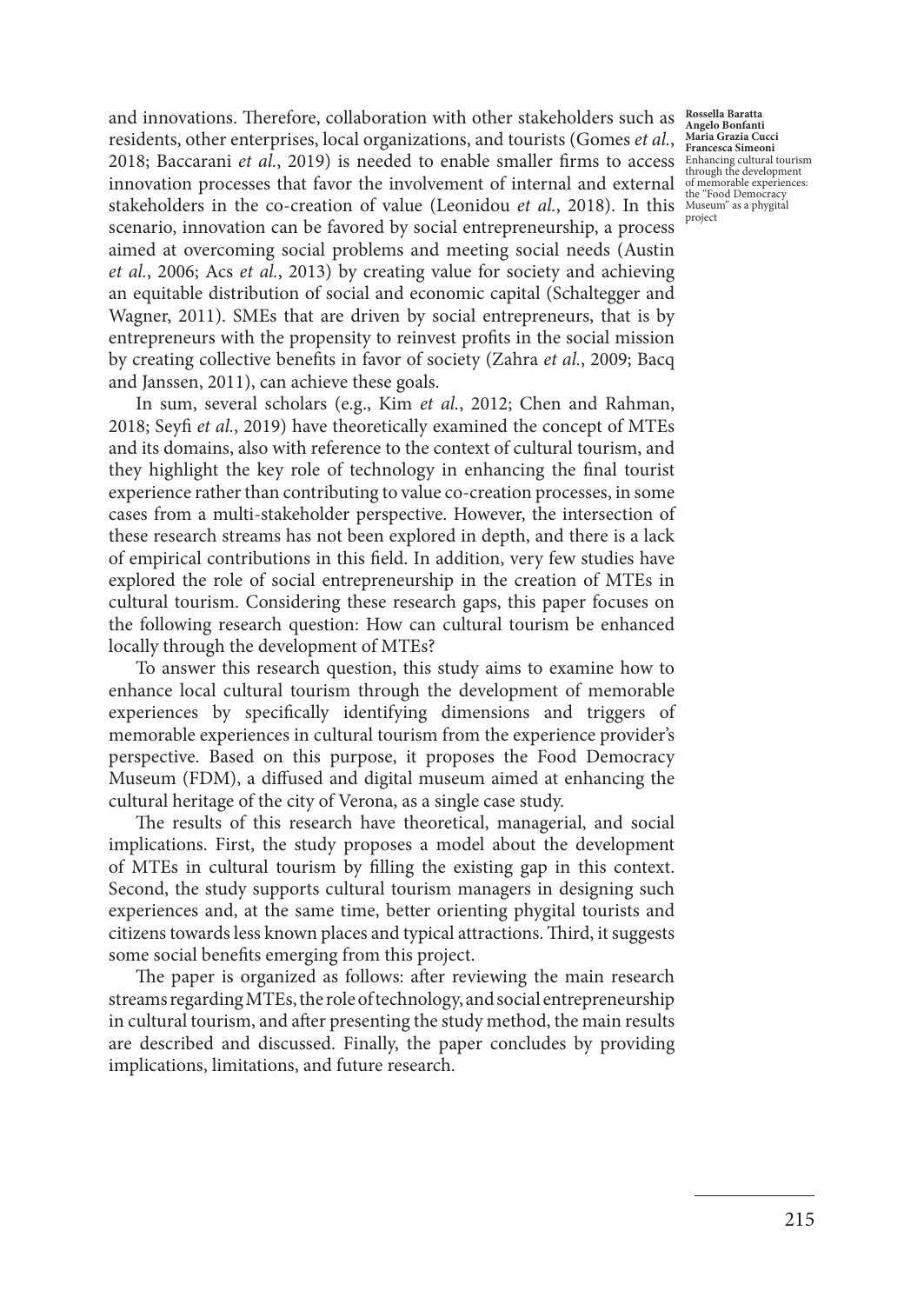# sinergie **2. Theoretical background**

# <sub>italian journal of management</sub><br>Vol. 40, Issue 1, 2022 *2.1 Memorable tourism experiences in cultural tourism*

Ritchie and Crouch (2003) suggested that "what makes a tourism destination truly competitive is its ability to increase tourism expenditure, to increasingly attract visitors while providing them with satisfying, memorable experiences, and to do so in a profitable way" (p. 2). An MTE is defined as "a tourism experience remembered and recalled after the event has occurred" (Kim, 2010, p. 2). According to the seminal work of Kim, Ritchie, and McCormick (2012), the memorability of a tourism experience is provided by seven domains: hedonism, novelty, local culture, refreshment, meaningfulness, involvement, and knowledge. The components of different experiences may vary because experience itself is created by individual subjective evaluations (Tung and Ritchie, 2011).

Different components have been identified with specific reference to cultural tourism (Chen and Rahman, 2018). For example, Tung and Ritchie (2011) suggested that learning and understanding the history, local culture, residents' way of life, and language of a destination are among the most significant components of MTEs. A destination's cultural inheritance can significantly enhance tourists' experience (Lee, 2015), and several researchers have indicated a positive relationship between cultural and heritage tourism and memorable experiences (Bessière, 2013; Seyfi *et al.*, 2019). Therefore, the appropriate management of heritage attractions not only helps heritage preservation but also contributes to the enhancement of the overall tourism experience (Bec *et al.*, 2019). Cultural inheritance also involves local cuisine (Han, 2012; Lee, 2015) and gastronomic experience (Williams *et al.*, 2019). Various studies have shown that the experience of consuming local food enables tourists to create positive and unforgettable memories, and such positive memories further enhance their strong attachment to local attractions and behavioral intention (Tsai, 2016; Cao *et al.*, 2019; Baratta and Simeoni, 2021). In addition, for gastro-tourists, eating good food is generally not enough and sharing the experience is an integral part of MTEs (Williams *et al.*, 2019). Given that cultural tourists are mostly driven by "the intention to gather new information and experiences to satisfy their cultural needs" (Richards, 1996, p. 24), a proper scale to measure memorable experiences in cultural tourism has been developed and consists of the following six key factors: (1) prior perceived significance of the experience, (2) authenticity, (3) engagement, (4) cultural exchange, (5) culinary attraction, and (6) quality of service (Seyfi *et al.*, 2019).

## *2.2 Digital innovation technologies, value co-creation, and multi-stakeholder approach for memorable tourism experiences*

Digital innovation has left no industry untouched (Serravalle *et al.*, 2019), cultural tourism included. Through the Internet and social media, tourists can share their experience with family, friends, and the rest of the world (Volo, 2010; Xu *et al.*, 2017), and MTEs are often associated with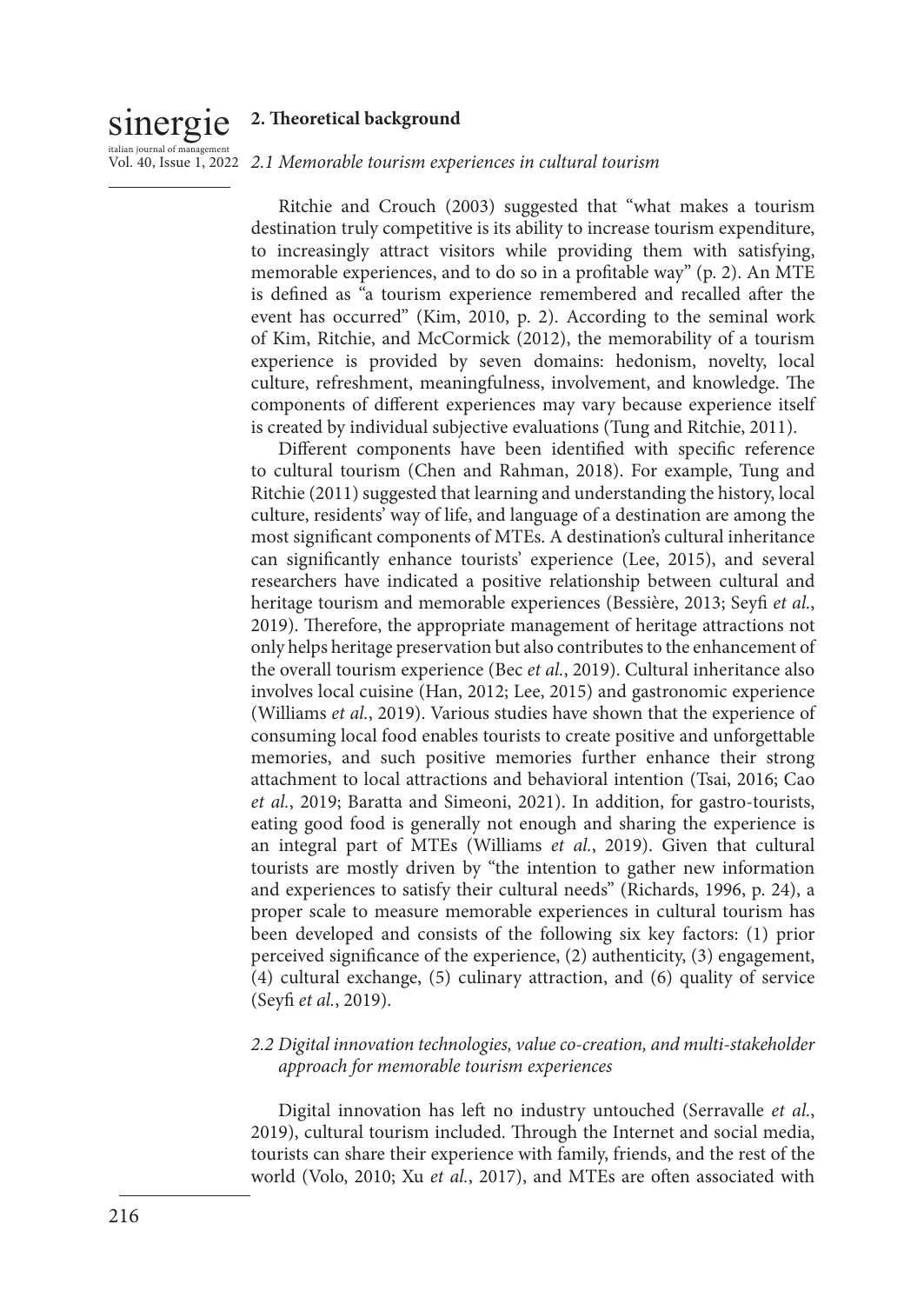positive shared experiences (Chandralal *et al.*, 2014). Digital innovation **Rossella Baratta**  technologies can make tourists more conscious about their visit (Capuano *et al.*, 2016), thus enhancing their knowledge and the overall learning experience (Yung and Khoo-Lattimore, 2017); technology may also allow easier memorization of new information, and hence a more enjoyable and interactive visit (Tom Dieck and Jung, 2017). Furthermore, technology has the power to increase customer satisfaction and customer engagement, and to enrich the memories of visitors (Bec *et al.*, 2019). Phygital phenomena, i.e. the integration of physical and digital resources, are increasingly important in enhancing tourism experiences (Ballina *et al.*, 2019). In addition to the creation and enhancement of immersive and memorable tourism experiences (Azis *et al.*, 2020), technology and digital innovation play a fundamental role in securing the future viability of the cultural tourism experience (Chung *et al.*, 2015). In other words, technology can be considered a key factor in leveraging and enriching MTEs in cultural tourism (Little *et al.*, 2019).

In addition to its positive impact on the tourism experience and generation of revisit intentions (Sugathan and Ranjan, 2019), technology also allows tourists to participate in the value co-creation process (Kelly *et al.*, 2017). Studies have revealed not only that co-creation in the tourism industry is facilitated by the use of technology (Thrassou *et al.*, 2014; Yung and Khoo-Lattimore, 2017), but also that technology can contribute to value co-creation processes between companies and their territories (Akaka and Vargo, 2014; Baccarani *et al.*, 2019). In cultural tourism, organizations should create long-term value according to a multi-stakeholder approach (Pencarelli *et al.*, 2016); therefore, value is created by-and delivered to-all the involved stakeholders. Serravalle and colleagues (2019) suggested that the incorporation of technological innovations in museums allows the cocreation of multiple values for different stakeholders, including visitors, government agencies, and the local community.

For long term-value creation and the sustainable development of tourist destinations, the benefits of tourism should be equally distributed among the local community, hence encouraging the development of local companies and the creation of more employment (Meyer, 2010; Crnogaj *et al.*, 2014). Prior literature has already stressed the relevance of adopting a multi-stakeholder perspective for the effective implementation of sustainable tourism (Waligo *et al.*, 2013). In addition, a multi-stakeholder approach contributes to the improvement of the overall tourist experience since stakeholders collectively generate more value than the sum of the value created by each actor (Pera *et al.*, 2016).

## *2.3 Social entrepreneurship in favor of memorable tourism experiences creation*

Given its specific nature, cultural tourism can be connected to social entrepreneurship, which is understood as an entrepreneur's inclination to carry out activities that combine commercial purpose with social goals by using innovative approaches to address social problems and needs or to create social wealth. Social entrepreneurship is a rapidly

**Angelo Bonfanti Maria Grazia Cucci Francesca Simeoni** Enhancing cultural tourism through the development of memorable experiences: the "Food Democracy Museum" as a phygital project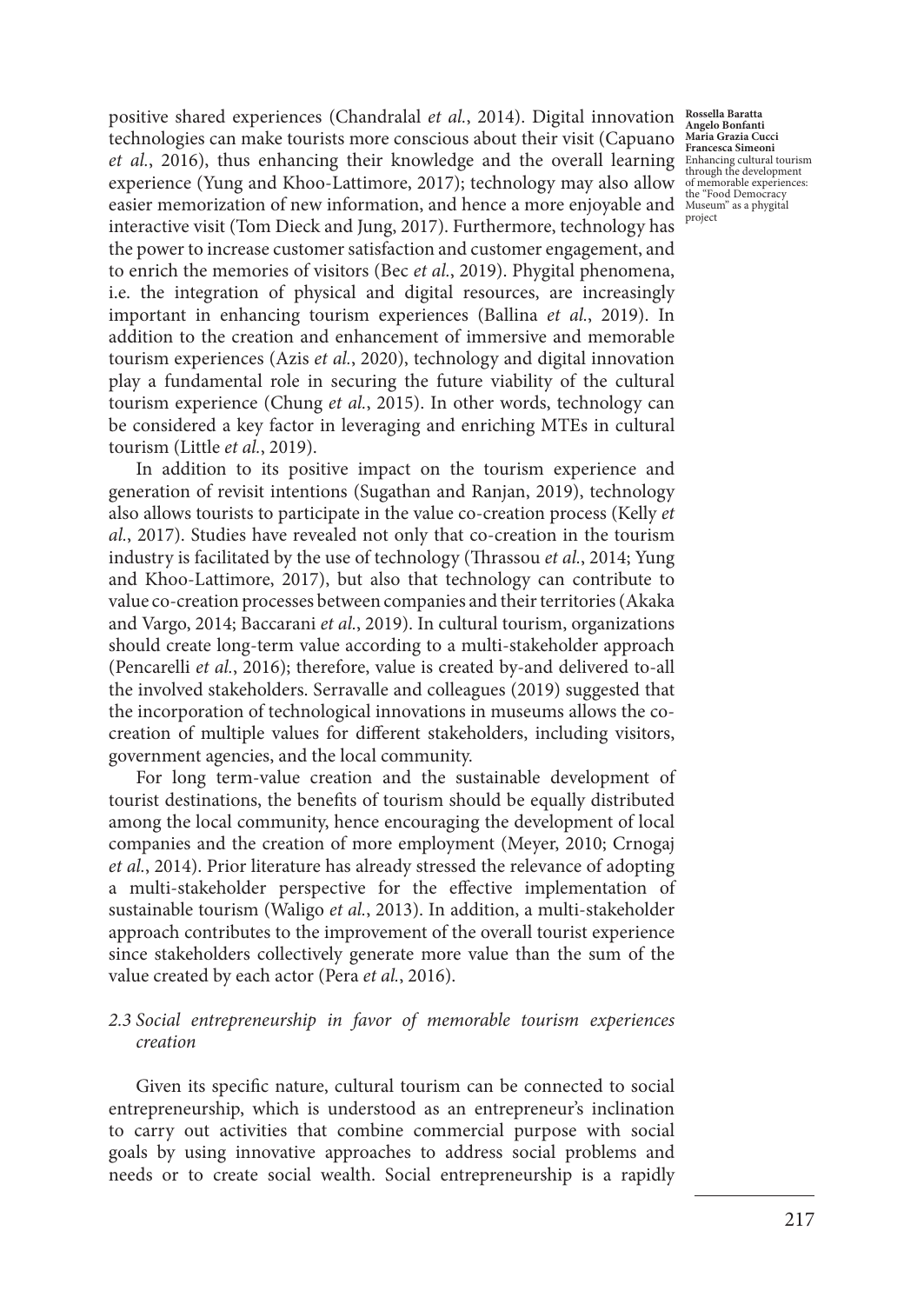## sinergie italian journal of manage Vol. 40, Issue 1, 2022

evolving phenomenon affecting diverse economic sectors (Terán-Yépez *et al.*, 2020; Bacq and Janssen, 2011). According to Chell (2007), social entrepreneurship can be positioned along a spectrum ranging from purely philanthropic to purely commercial activities, and its key feature consists in the purpose to create value for people and communities also through a market-based approach (Bacq and Janssen, 2011). Therefore, social entrepreneurship is developed in business industries as well as in nonprofit organizations such as social enterprises. In both of these perspectives, profit is not the end per se, but rather a means to create not only economic value for entrepreneurs but also welfare for society (Zahra *et al.*, 2009; Sinthupundaja *et al.*, 2019). Social entrepreneurship encompasses "the activities and the processes undertaken to discover, define, and exploit opportunities in order to enhance social wealth by creating new ventures or managing existing organizations in an innovative manner" (Zahra *et al.*, 2009, p. 519), and can therefore contribute to the overall quality of tourism through this innovative approach. Moreover, social entrepreneurship is about creating value for society and achieving equitable distribution, rather than accumulating social and economic capital (Schaltegger and Wagner, 2011). Positive externalities are also generated for other economic players, and, in this respect, social entrepreneurship can help in linking the benefits of the tourism industry to the local community and territory.

Even though cultural tourism is connected to-and could benefit from-social entrepreneurship, research on this topic is still in its infancy (Crnogaj *et al.*, 2014; Swanson and DeVereaux, 2017). In their literature review on social entrepreneurship, Terán-Yépez and colleagues (2020) reported very few examples from the field of tourism. Some of these studies have fully or partially adopted the principles and concepts of social entrepreneurship in alternative forms of tourism, such as ecotourism (Sakata and Prideaux, 2013), social tourism (Hunter-Jones, 2011), and volunteer tourism (Coghlan and Noakes, 2012). At the tourist destination level, social entrepreneurship can be a useful approach to minimize the negative consequences of the tourist industry on the local community, to create social value (Aquino *et al.*, 2018), and even to improve residents' quality of life (Crnogaj *et al.*, 2014). Altinay and colleagues (2016) reported that stakeholder collaboration, relationship development, and local community empowerment are the main resources to leverage for the creation of social value.

Social entrepreneurship and MTEs have generally been investigated separately. To the best of our knowledge, only one study has recently been conducted in this regard (Castellani *et al.*, 2020). The authors focused on the MTEs offered by tourism social enterprises in little-known Italian tourist destinations by arguing that social entrepreneurship can contribute to tourism development in several ways and that the memorability of the experience is an outcome of the specific characteristics of tourism social enterprises. Therefore, existing literature neglects the role of social entrepreneurship in the creation of MTEs in cultural tourism with specific reference to for-profit firms. However, since social entrepreneurship recognizes technological innovation as an opportunity for value cocreation and involves diverse stakeholders' perspective, it can enhance the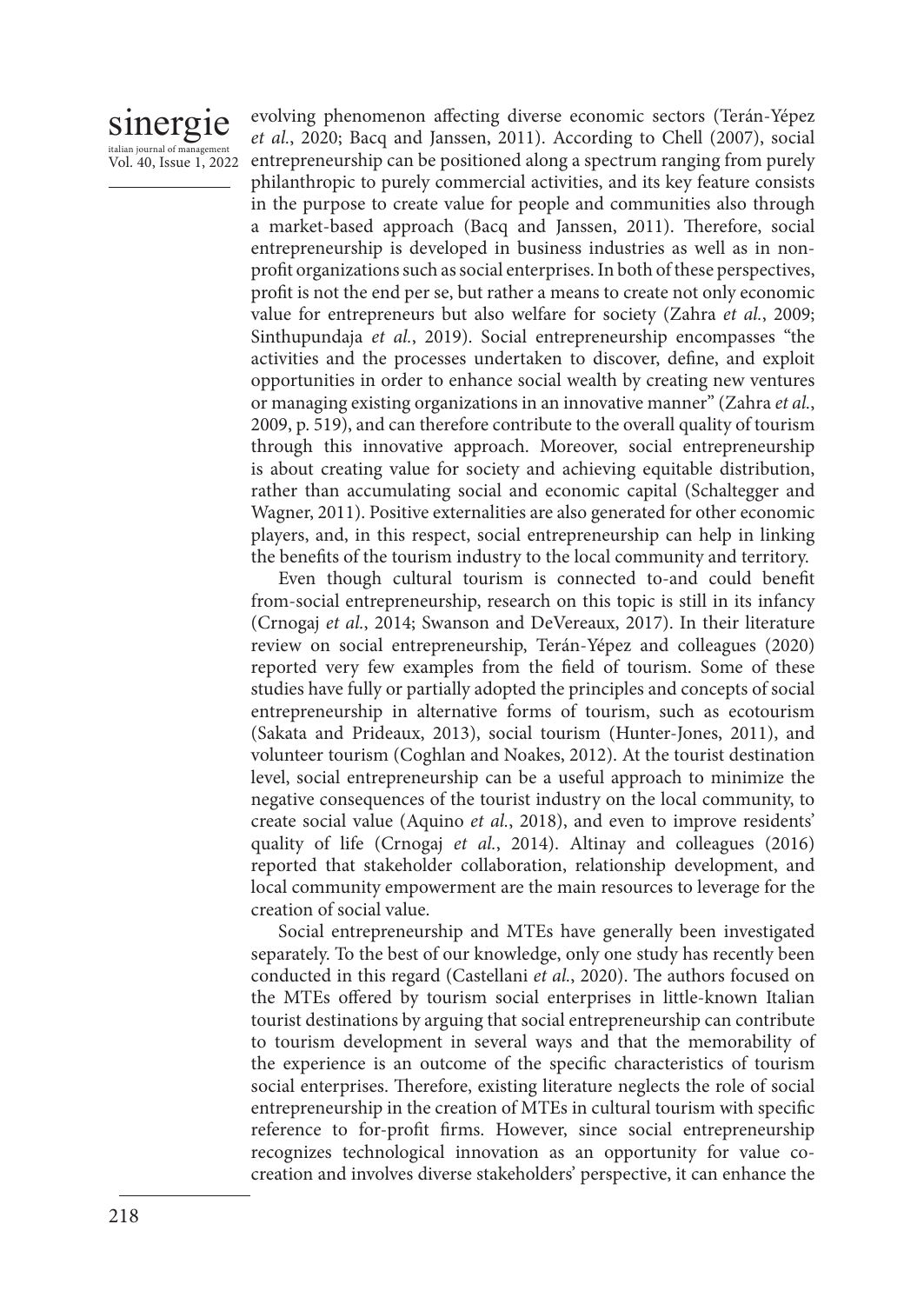overall tourist experience and be considered an appropriate environment **Rossella Baratta**  for the design of MTEs in cultural tourism.

**This research therefore aims to investigate how to enhance local cultural Enhancies Simeoni**<br>
This research therefore aims to investigate how to enhance local cultural tourism cultural tourism cultural tourism through the tourism through memorable experience development by identifying the dimensions of MTEs in cultural tourism and the role played by value cocreation, multi-stakeholder perspective and digitalization, fostered by social entrepreneurship, in the design of these experiences, by adopting the service provider perspective.

**Angelo Bonfanti Maria Grazia Cucci**  of memorable experiences: the "Food Democracy Museum" as a phygital project

#### **3. Method**

#### *3.1 Research strategy*

The present research examines the dimensions and triggers of memorable tourism experiences by following a qualitative approach. A casestudy analysis - one of the most used methods in exploratory research - was developed as a strategy of inquiry to undertake an in-depth investigation of a phenomenon in its real-life context (Yin, 2003). Robson (2002, p.178) defines a case study as "a strategy for doing research which involves an empirical investigation of a particular contemporary phenomenon within its real-life context using multiple sources of evidence". Within a case study, the boundaries between the studied phenomenon and the context within which it is studied are not evident. A single case study enables the portrayal of the concrete realities and real people that are involved in such realities (Lamnek, 2010). In addition, a single case study is an appropriate research strategy when it represents a very rare phenomenon that few have considered before (Yin, 2003). In this sense, the case examined for this study can provide cultural tourism scholars and practitioners with theory understanding and explanations that could be useful for other cases (Yin, 2003), by enabling in-depth investigation and inspiration for new ideas (Siggelkow, 2007).

#### *3.2 The case study*

The case study analyzed was that of the Food Democracy Museum (FDM), a diffused and digital museum created to enhance the food and wine traditions and support the local cultural heritage of the city of Verona (Italy). More precisely, food and wine products-which are highly representative of Italy-and the presence of local supply chains allow the visitor to travel on foot through a series of itineraries that were specifically designed for this project. In addition, visitors are guided by a web app to uncover the links between food and wine traditions and Verona's history and architecture, thus enabling them to discover more about lesser known cultural, rather than traditional, aspects of the city. The project involves four restaurants in the historic center of Verona -which are not social enterprises but rather for-profit businesses-, scholars of the University of Verona, a web communication agency, the Veneto Region, and citizens in order to enhance visitors' knowledge of the city from multiple cultural points of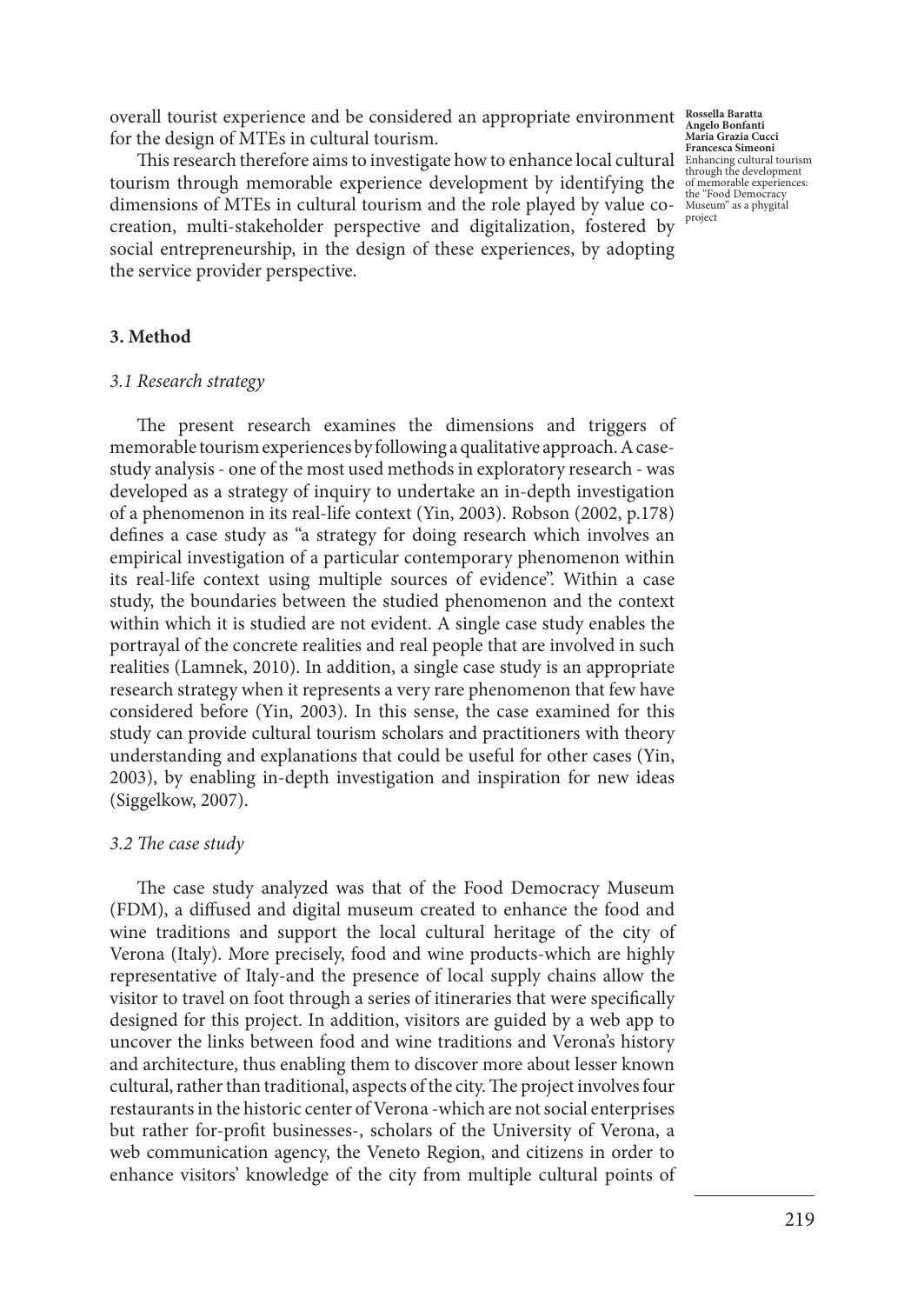

view ranging from typical food and wine products, which are an expression of the local territory, to palaces and monuments, which are symbols of historical, artistic, and cultural heritage. Thanks to the FDM, architecture and history, along with food and wine, come together to portray Verona through an innovative, original, and comprehensive narrative. Within such a context, storytelling is used as a means of conveying experiences.

The FDM was chosen for the present investigation because it elicits insight for a better theoretical understanding, as is required by the case-study method (Siggelkow, 2007). Moreover, this case represents an interesting example of a for-profit company with high growth potential for catering, trade, and tourism. The company boasts more than 40 years of experience in commercial catering and a team of professional employees who are enthusiastic and competent. The FDM is a commercial companyand therefore not a social enterprise-that pursues the creation of value through a market-based approach. However, the FDM may be considered a project of social entrepreneurship because it was realized through the foresight of an entrepreneur, who aimed to combine digital innovation technologies in a multi-stakeholder perspective in order to create social benefits for the local community by leveraging cultural tourism in an innovative manner.

### *3.3 Data collection and analysis*

For data collection, face-to-face semi-structured interviews were carried out with the following key stakeholders of the FDM: (1) the founder of the project, (2) managers and employees of the firms (restaurants and communication agency) that were involved in this project, and (3) the scientific director of the university team. All interviewees received an email informing them about the research topic, its purpose, and a brief overview of the issues to be covered during the interview. This method enabled researchers to gather interviewees' thoughts, perceptions, feelings, and experiences in accordance with the purpose of the research (Fraenkel and Wallen, 2005).

Face-to-face interviews were organized by following a conversation with purpose approach (Burgess *et al.*, 1991) because this technique enables interview participants to adjust the detail of their answers and the order of the questions, in order to facilitate information gathering and the clarification of activity planning and development. Each interview lasted approximately 1-2 hours and took place between May and June 2021. Each interview followed a protocol that was developed by considering the emerging literature about MTE development and cultural tourism (Yin, 2003).More specifically, the protocol covered questions related to examining the project subject, the reasons that led to its realization, the relationships with MTE creation, how the project was developed, the local actors that were involved, and the activities that were developed with these actors.

The choice to interview different stakeholders by adopting the investigator triangulation method (Jack and Raturi, 2006), that is, to interview multiple observers, was motivated by the following two needs: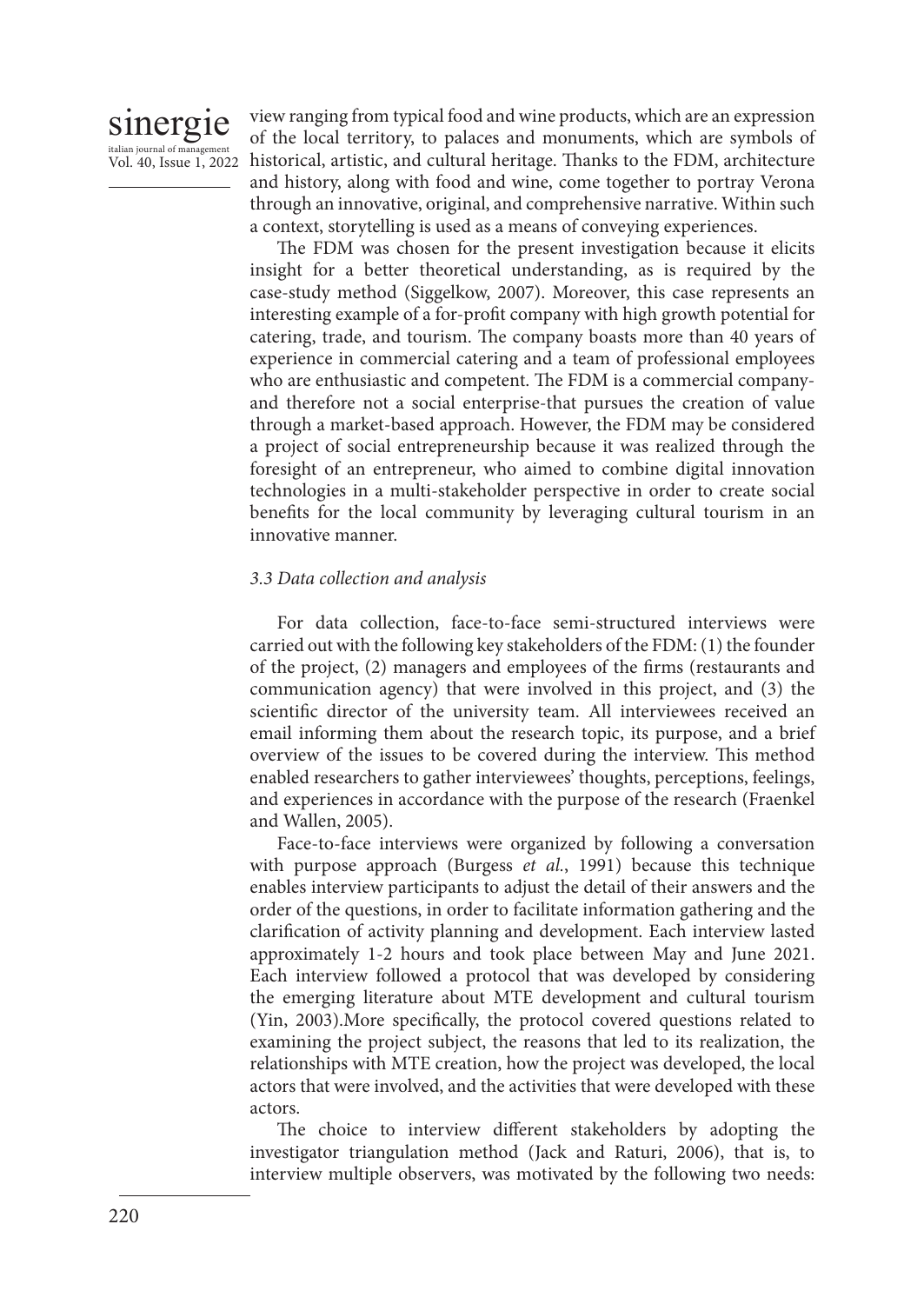(1) to collect the perspectives of both those who designed the project and those who participated in the project according to a multi-stakeholder approach, and (2) to overcome common problems related to single-source Enhancing cultural tourism bias.

The interviews were audio recorded, transcribed, and checked for accuracy. Prior to analyzing the data, respondents were asked to review the interview transcripts and confirm the accuracy of the information. The data was examined by using the NVivo 11 software to perform content analysis. The coding of themes was inductively carried out (Saldaña, 2009) in relation to the study's purpose. The two researchers conducted the coding work independently to search for themes and then compared and discussed the coding results and reached a consensus on common themes. The data analysis followed a blended approach, which was theoretically driven. However, further themes inductively emerged from the data (Miles *et al.*, 2014).

#### **4. Results**

This section presents prior perceived significance of the experience, authenticity, engagement, cultural exchange, culinary attraction, and quality of service, as well as experience sharing as the MTE dimensions that are developed in cultural tourism thanks to the FDM project, and proposes social entrepreneurship, along with digitalization, value cocreation, and a multi-stakeholder approach, as triggers of memorability in the FDM experience. A model for enhancing local cultural tourism through memorable experience development is provided (Figure 1) and can serve as a stimulus or enabler in the design of an MTE from the service provider perspective. In support of these research results, a selection of representative quotations are offered as empirical evidence.



*Fig. 1: Model for enhancing local cultural tourism through the development of memorable experiences* 

**Rossella Baratta Angelo Bonfanti Maria Grazia Cucci**  of memorable experiences: the "Food Democracy Museum" as a phygital project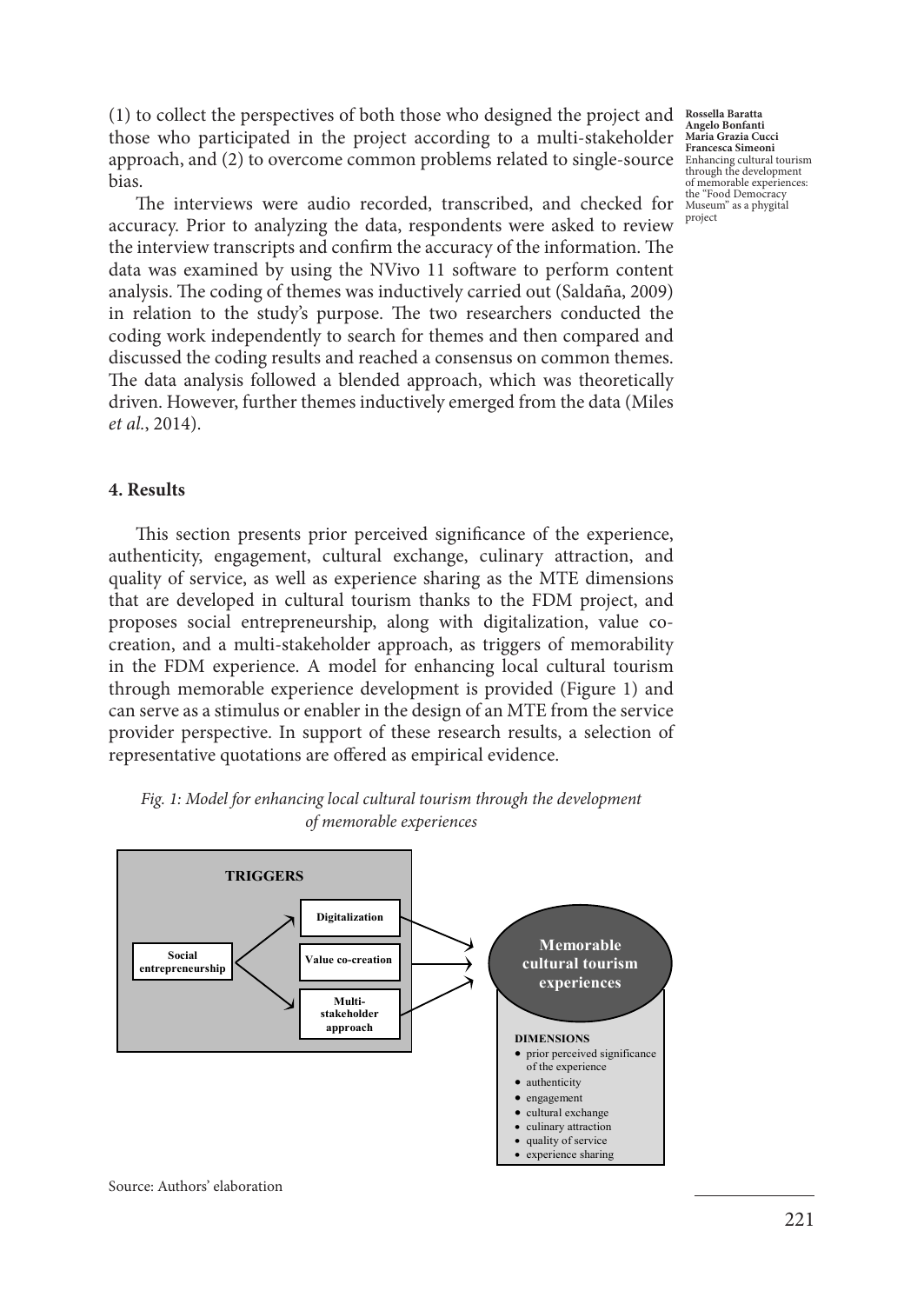#### sinergie italian journal of ma Vol. 40, Issue 1, 2022 *4.1 Dimensions of memorable experiences in cultural tourism 4.1.1 Prior perceived significance of the experience*

The dimension of prior perceived significance of the experience was highlighted during the interviews in terms of visiting a destination by creating awareness, knowledge, and desire about its landmarks in order to affect the decision of (re)visiting that specific destination. Verona, which has been on the UNESCO World Heritage List since 2000, is among the most visited cities in Italy, and its international arrivals represent two-thirds of total arrivals (Osservatorio del Turismo Regionale Federato, 2021). The cultural heritage of this city is not only preserved in museums but also widespread throughout its environmental and urban surroundings. However, some culturally important places are usually neglected by tourists - and also by citizens - during their visits, only because they are less known and, thus, not included in the main tourist itineraries. In addition, Verona is known for its rich cuisine: polenta, risotto, gnocchi, the famous tortellini of Valeggio, and even horse and donkey meat, prepared with recipes handed down for more than a thousand years, along with many wines are just some of the typical products of this territory. The FDM project represents the opportunity of creating (further) awareness of and knowledge and expectations the city of Verona and its cultural and gastronomic uniqueness. As stated by the owner of the examined restaurants:

"*An open-air museum is important for Verona, a city of culture and art whose value deserves to be diffused. Moreover, when thinking about the tourist attractiveness of our city, the primacy of Italian cuisine emerges, and the most popular dishes in the world are pizza and pasta".* 

## *4.1.2 Authenticity*

In the FDM, the visitor's experience is made authentic by the artisanal preparation of traditional gastronomic products, which are coherently combined with the historical and artistic heritage of the city. The stories of the four restaurants are closely intertwined with the growth of the city and the historic buildings in which they are housed. Moreover, in preparing the recipes, the products' seasonality is also considered, thus increasing not only the authenticity of the experience, but also the sustainability of the project. Finally, the FDM philosophy is to offer dishes that are not prepared for tourists but eaten by the Veronese themselves, and that represent the typical and traditional culinary experience of Verona. A restaurant manager described the project as follows:

*"The FDM provides a close experience of culinary traditions that is highly representative of local production chains and goes from the surrounding territory to the 'table' as the final location of the experiences, where they can be enjoyed by everyone: Italian and international tourists and citizens".*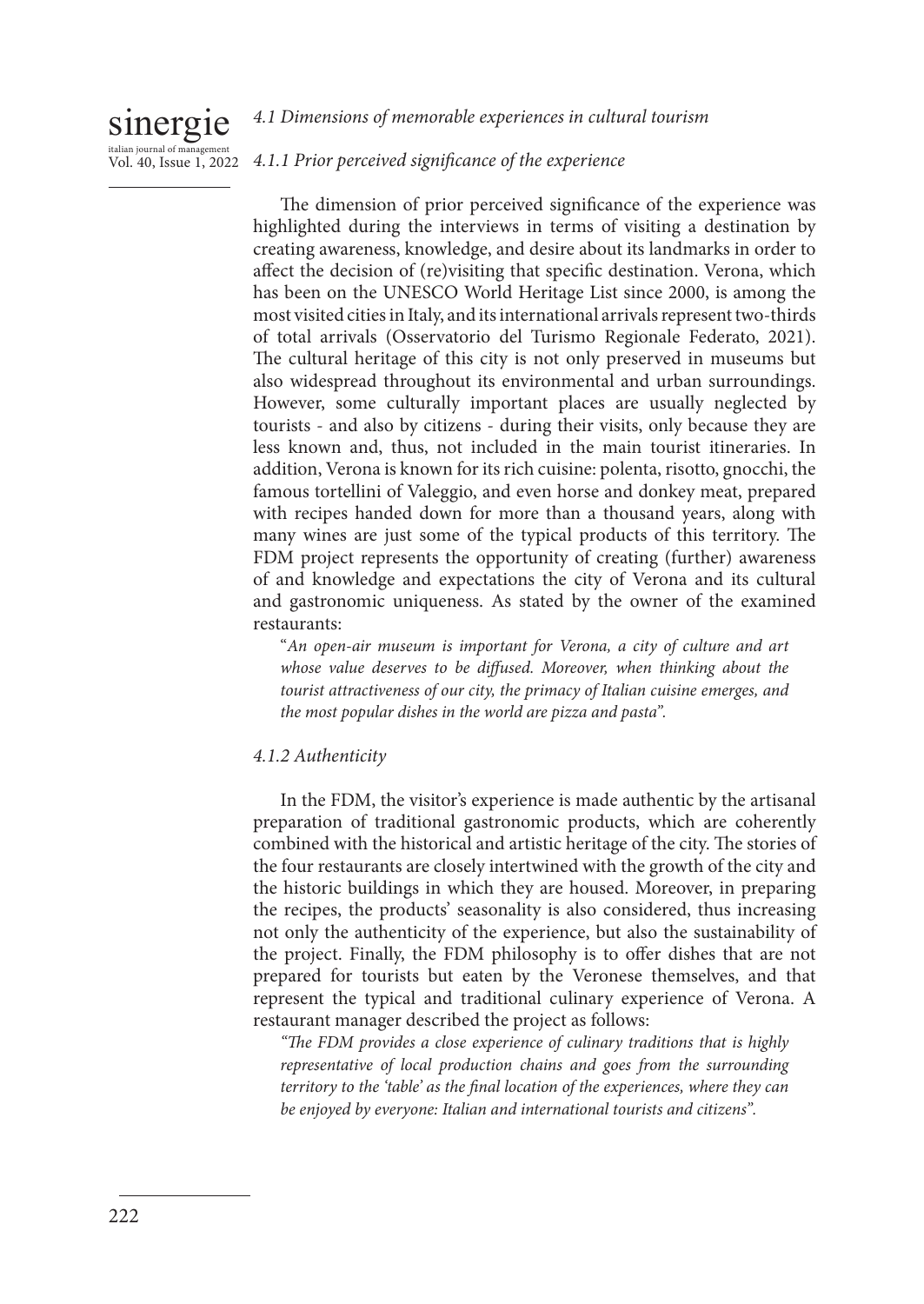#### *4.1.3 Engagement*

The services and activities that were proposed by the FDM project are capable of stimulating emotions such as interest and curiosity, also interactively, and of encouraging visitor engagement. Corporate storytelling, which is carried out throughout itineraries, combines traditional gastronomic routes with historical and artistic knowledge of the city. In addition, both tourists and the local community are engaged in the FDM experience. As described by the owner, the purpose of the project is as follows:

*"The aim is to create an emotional impact on FDM visitors. The innovative interventions are aimed at engaging both residents and Italian and foreign tourists, to enable them to discover and rediscover the historical and artistic links of some very famous locations".* 

#### *4.1.4 Cultural exchange*

Through the authenticity of the experience and the engagement of the local community within its activities, the FDM allows cultural exchange to take place. In this respect, the original contents of itineraries that meet the experience-seeking tourists' needs were created to propose different experiences using the app of FDM project. These contents were developed based on ad hoc research on local art, history, culture, cuisine, customs and traditions, lifestyles of the past, and even anecdotes and fun facts about the city. Indeed, the communication agency provided the following description of the project:

*"FDM allows a close, deep and meaningful experience of the city, combining traditional gastronomic itineraries with artistic and historical knowledge of the city, and with the residents themselves. A combination that describes tourism in Verona so well: culture and cuisine! Everyone - tourists and citizens - can freely visit less known places of this city by better learning about its typical and unique aspects".* 

#### *4.1.5 Culinary attraction*

The valorization of local food, together with the history and culture of the city, is the main tourist attraction of the FDM, which therefore presents itself as a project where culinary attraction plays a key role. The protagonists of the project are, in fact, four restaurants that are located in the historic center of Verona and have followed the history of Italian and Veronese cuisine since the end of the 1800s. Moreover, although the itineraries and paths of the project cover different aspects of local culture and traditions, one of them is entirely focused on discovering local food. As reported by the manager of one of these restaurants:

*"The FDM responds to the need to enhance the historicity of the city's gastronomic proposal and the culinary craft of local traditions. Food then, in its historical and artisan value, is enhanced as an element of tourist attraction in itself".*

**Rossella Baratta Angelo Bonfanti Maria Grazia Cucci Francesca Simeoni** Enhancing cultural tourism through the development of memorable experiences: the "Food Democracy Museum" as a phygital project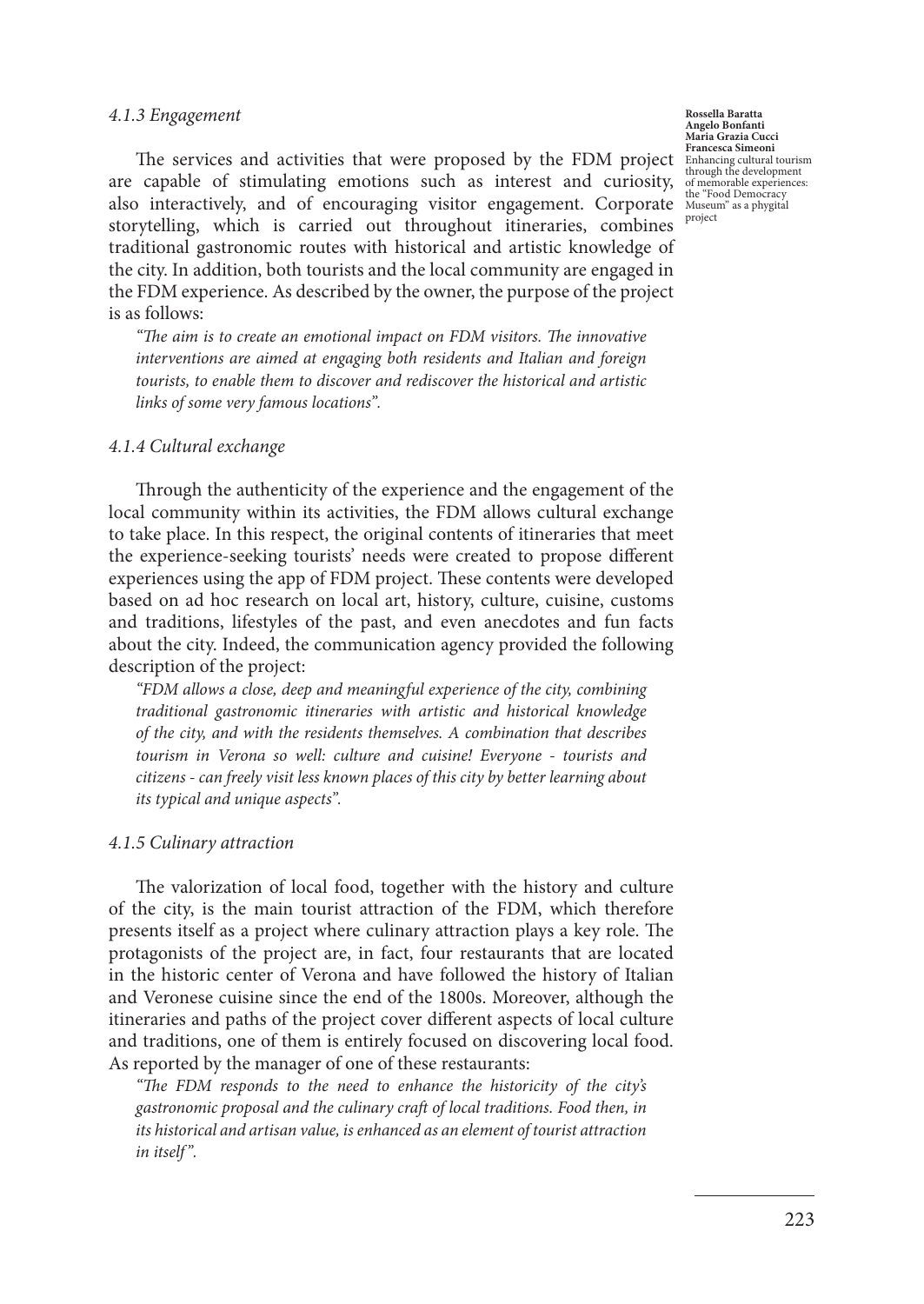## *4.1.6 Quality of service*

sinergie italian journal of ma Vol. 40, Issue 1, 2022

In the FDM, the quality of the service is ensured not only by the excellent raw ingredients used in preparing typical dishes, but also by the presence of friendly staff and customized service. One of the restaurant managers stated as follows:

*"Our employees have the opportunity to enhance not only their technical skills, but also their ability in proposing and showcasing the quality of our high-quality raw materials and dishes. The FDM favors the qualification of waiters as a professional in customer care".*

Service quality is also enhanced by the overall accessibility of the experience. During the development of the different routes, architectural barriers and other elements of physical accessibility were carefully considered. The project is also economically accessible, as all the involved restaurants are positioned in an average price range. As reported by the business owner:

*"It is an experience that everyone can access. The name of the project is actually based on our corporate philosophy and derives from the desire to offer Italian culture and cuisine to a wide audience and make it accessible to all: Food Democracy".*

## *4.1.7 Experience sharing*

The interviewees highlighted the importance of cultural tourism experience sharing. More specifically, the results of this study indicate that the FDM is an experience that can be shared both online and offline during the trip while tourists contextually enjoy on-site activities. By incorporating digital technologies, visitors can share online contents directly via the social media that are linked to the FDM app. The communication agency that was involved in this project thus described this opportunity of experience sharing:

*"The sharing of this heritage of traditions and culture takes place thanks to the technological infrastructure, and in particular thanks to the dedicated app that allows experience to be transferred and shared among all those involved".* 

As regards offline sharing, the FDM's services and activities can be enjoyed individually as well as with other tourists, and the whole experience is characterized by continuous interactions with the staff and the local community. This fact is demonstrated by the business owner:

*"The FDM also favors a moment of shared experience, given by the personal and collective growth that comes from discovering and sharing different ways of living, thinking and-why not-eating, and that therefore represents the deepest values of tourism… the table is an ideal place to share an experience!"*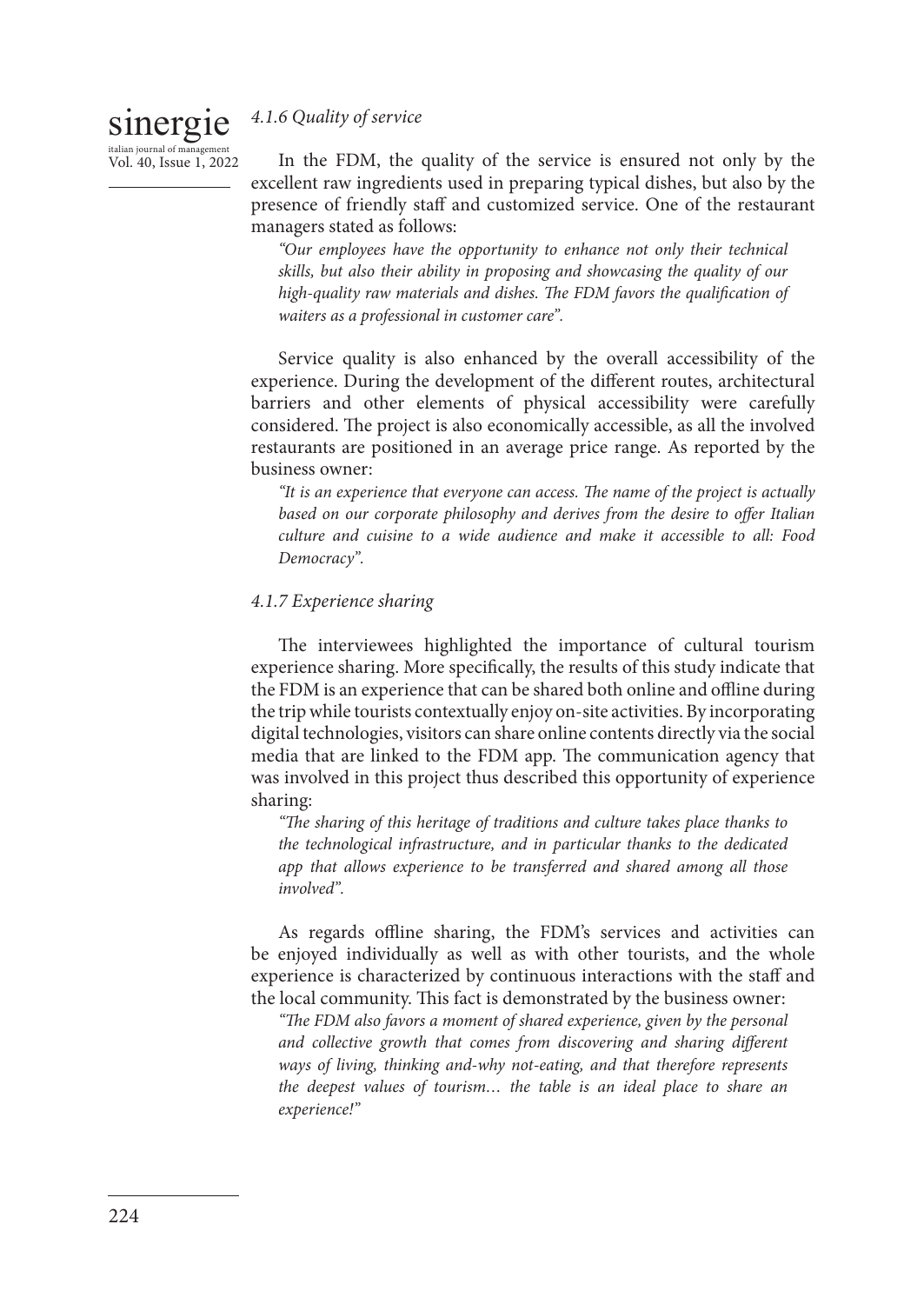### *4.2 Triggers of memorable experiences in cultural tourism*

#### *4.2.1 Social entrepreneurship*

The FDM is an example of social entrepreneurship project because a forward-looking entrepreneur of a for-profit firm was able to create a new tourism product in an innovative manner. The project is intended not only to create economic value for the companies involved - which are of a commercial nature - but also to make a social contribution by addressing tourists' experiential needs in local cultural tourism and, at the same time, enhancing the local community welfare. Indeed, the social and economic externalities that are generated by the FDM's entrepreneurial activities are also distributed to other economic players located in the destination. The project is inextricably linked to the territory that hosts it and promotes the creation of value for people and communities. According to the business owner:

*"The FDM is an important project for everyone: restaurants, employees that are qualified as customer care personnel, cultural tourists that expect high quality products and services, the cultural value of the city of Verona, and the development of the entire surrounding Veronese territory".* 

This project, in recognizing technology as an opportunity for value co-creation and involving diverse relevant stakeholders, can enhance the overall tourist experience and design memorable cultural tourism experiences. Therefore, social entrepreneurship plays a fundamental role as a trigger of digitalization, value co-creation, and the adoption of a multistakeholder approach that, in their turn, contribute to fostering memorable experiences in cultural tourism.

#### *4.2.2 Digitalization*

During the interviews, the importance of enhancing local cultural tourism by leveraging digital technologies emerged as one of the fundamental aspects capable of fostering and enriching the memorability of tourism experience and, consequently, satisfying phygital tourists and citizens. In this regard, the FDM was designed using a web app because it is considered to be one of the simplest to use tools via smartphones in terms of graphical interface, navigation and functionality. Accessing the FDM web app is possible via different paths: in addition to a direct link to the web app, a totem equipped with a QR code, whose scan allows visitors to access multimedia content, is located in the restaurants. The QR code is also shown on the disposable placemats that are distributed to the customers of each restaurant to allow faster access. Prominence is given to the digital museum through the company's websites and social channels, from which it is possible to access the FDM. The project is therefore aimed not only at residents but also national and international tourists through reading paths that are translated into multiple languages and united by the extensive use of images, which overcomes cultural limits. With these words, the business owner described the importance of investing in digitalization to create the FDM project:

**Rossella Baratta Angelo Bonfanti Maria Grazia Cucci Francesca Simeoni** Enhancing cultural tourism through the development of memorable experiences: the "Food Democracy Museum" as a phygital project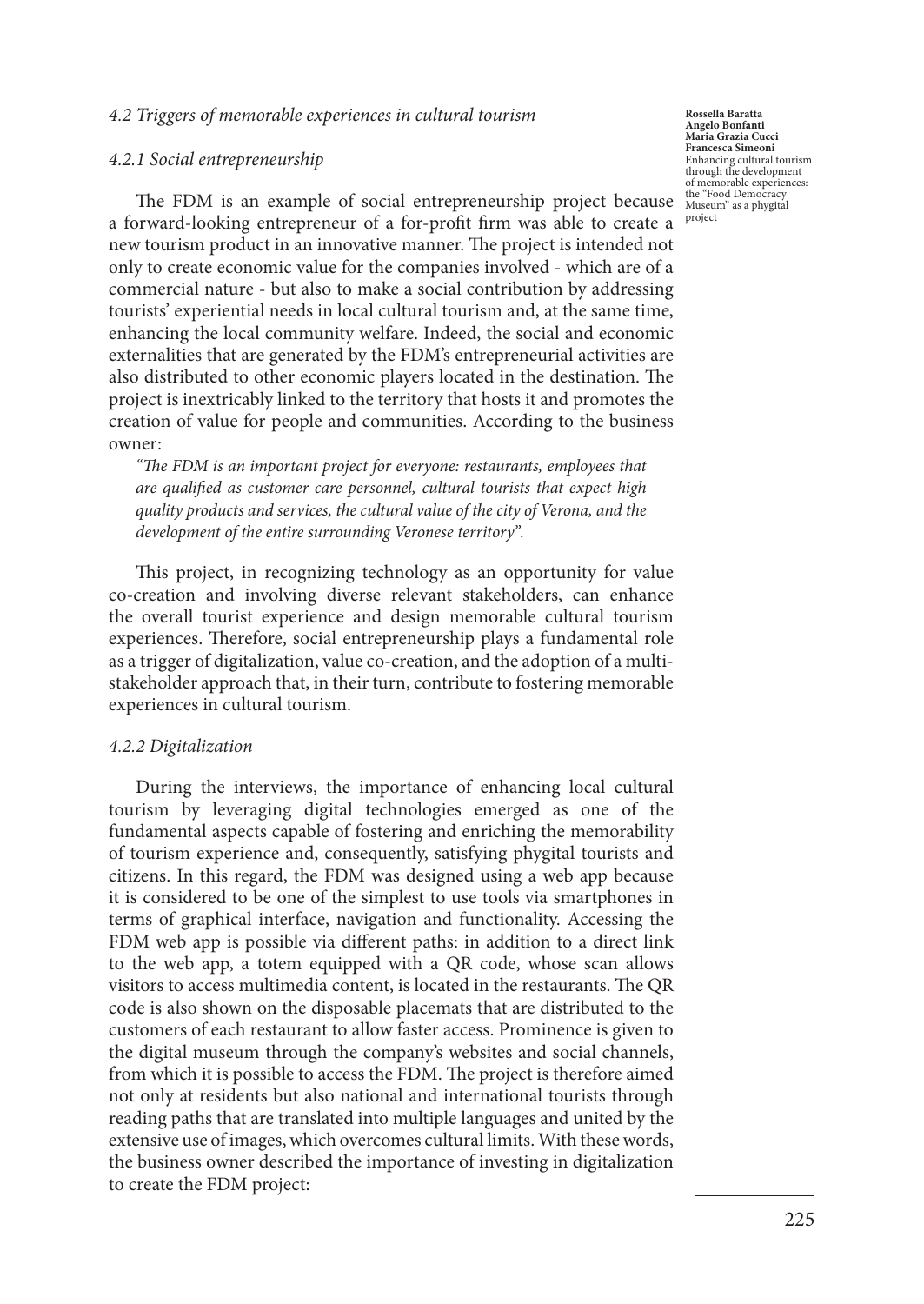*"Digital technology is designed to both promote the dissemination of the experience, by involving an inter-company and intergenerational audience, and minimize the infrastructure within the sites that welcome the restaurants (all under artistic constraint), by focusing on infrastructural lightness and widespread diffusion of the Web".*

## *4.2.3 Value co-creation*

The FDM project encourages a joint process of value creation. During the preliminary steps of the project, several meetings were held with both the primary stakeholders (i.e., those directly in charge of designing the experience) and the secondary stakeholders (e.g., the local community and schools, and the municipalities). Thanks to the technological infrastructure, tourists are also involved in the value co-creation process. The value that is co-created from a multi-stakeholder approach, in turn benefits not only companies, but also their employees, tourists, and the local community. According to the communication agency, the joint design of the project enriches the final experience and technology allows the leveraging of existing synergies among different stakeholders:

*"In order to jointly create a memorable experience, the project design was shared among different stakeholders. The purpose was to enable each participant in the project to contribute with ideas and suggestions throughout the development of the app. Technology in turn enables the transfer of cocreated value to companies and visitors, be them tourists or Veronese".* 

## *4.2.4 Multi-stakeholder approach*

The FDM project was conceived to realize an innovative product whose aim is to enhance local cultural tourism through memorable experience development. In this sense, the web app that is necessary to orient phygital tourists and citizens towards less known places and typical attractions of the city of Verona requires synergies among different actors. For this reason, the project was realized through the joint work of several stakeholders, including the local tourism and catering industry, the local administration, the University of Verona, and the citizens. As argued by the scientific director of the university team:

*"This project was realized through the joint action of multiple actors of the territory that usually do not interact and collaborate. The integration of multiple stakeholders was aimed to incorporate different needs and expectations that best satisfy the cultural needs of tourists and residents".*

## **5. Discussion**

This study revealed the dimensions and triggers of memorable experiences in cultural tourism from the experience provider perspective in order to enhance local cultural tourism and orient phygital tourists and citizens towards less known places and typical attractions. As regards the dimensions of MTEs in cultural tourism, the results of this research provide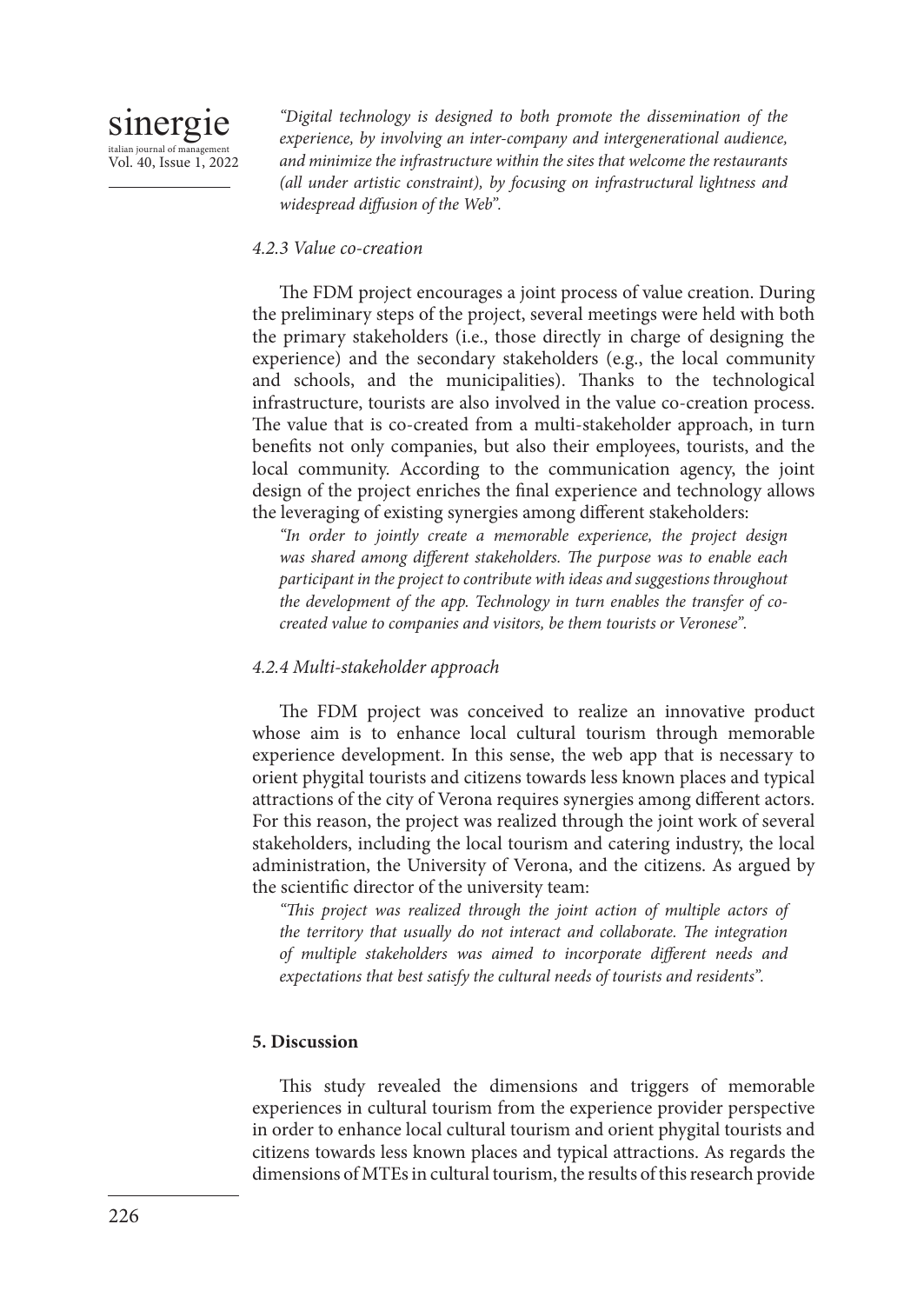empirical evidence for the dimensions of MTEs within the FDM cultural **Rossella Baratta**  tourism project, thus supporting the idea that the FDM is an example of a **Angelo Bonfanti Maria Grazia Cucci Francesca Simeoni** memorable cultural tourism experience. More specifically, the interviewees Enhancing cultural tourism<br>https://www.https://www.https://www.https://www.https://www.https://www.https://www.https://www.https://www.https://www. argued the importance of the six following dimensions in enhancing local cultural tourism through memorable experience development: prior the "Food Democracy Museum" as a phygital perceived significance of the experience, authenticity, engagement, cultural exchange, culinary attraction, quality of service, and experience sharing.

With specific regard to the first dimension - that is, prior perceived significance of the experience - this research, in line with prior studies, highlights that the significance of the experience exists before travel to the destination and affects destination choice, tourist satisfaction, and future travel intentions (Seyfi *et al.*, 2019; Chandralal and Valenzuela, 2013). It is created based on prior knowledge of what one is going to visit in the destination, and thus depends on the reputation and iconic components of a destination, i.e., the city center of Verona in this case. In this regard, the web app enables visitors to know about the destination in terms of number and types of itineraries, including the environmental and urban contexts (e.g., Pencarelli *et al.*, 2016; Golinelli, 2008), as well as what is necessary to better know the city from a cultural and gastronomic point of view, before travelling. Second, the authenticity of the experience is among the most important needs of cultural tourists (Richards, 1996), and travelers often remember authentic tourism experiences positively (Chandralal and Valenzuela, 2013). In this sense, in the FDM visitors are provided with authentic cultural and culinary experiences. Third, the activities of the FDM are capable of stimulating positive feelings and emotions because they are based on engagement, which is defined as involvement with and commitment to a tourism experience (Brodie *et al.*, 2011). More specifically, tourists' (and citizens') engagement has a positive impact on their satisfaction and on the overall tourism experience, as Taheri *et al.* (2014) argued. Fourth, with reference to the cultural exchange dimension, cultural contact measures the "purpose and depth of experience tourists seek" when traveling for cultural reasons (Gnoth and Zins, 2013, p. 738). Thus, cultural exchange, which refers to the exploration of local culture, knowledge, and lifestyles, takes place in the FDM. Fifth, this study confirms that culinary attraction is important in enhancing local cultural tourism, as past studies have outlined (Cucculelli and Goffi, 2016; Karim and Chi, 2010). Sixth, service quality, which is another necessary element for MTEs in general (Kim, 2014) and in cultural tourism (Seyfi *et al.*, 2019), is also provided to FDM visitors. Lastly, FDM allows visitors to share the experience both online and offline. This is in line with evidence that demonstrates that sharing a tourism experience with other people enhances the meaningfulness of the experience and post-trip evaluations (Chandralal *et al.*, 2014). Although most studies have addressed experiences that are shared online, tourists also go on holiday to socialize with friends and family and to develop new friendships (Xu *et al.*, 2017). In the FDM, the tourism experience is actually shared during the trip and in context with on-site activities, especially when culinary attraction plays a key role (Williams *et al.*, 2019).

With precise reference to the triggers that have been proposed in this study, the results provide evidence of the fact that social entrepreneurship is

of memorable experiences: project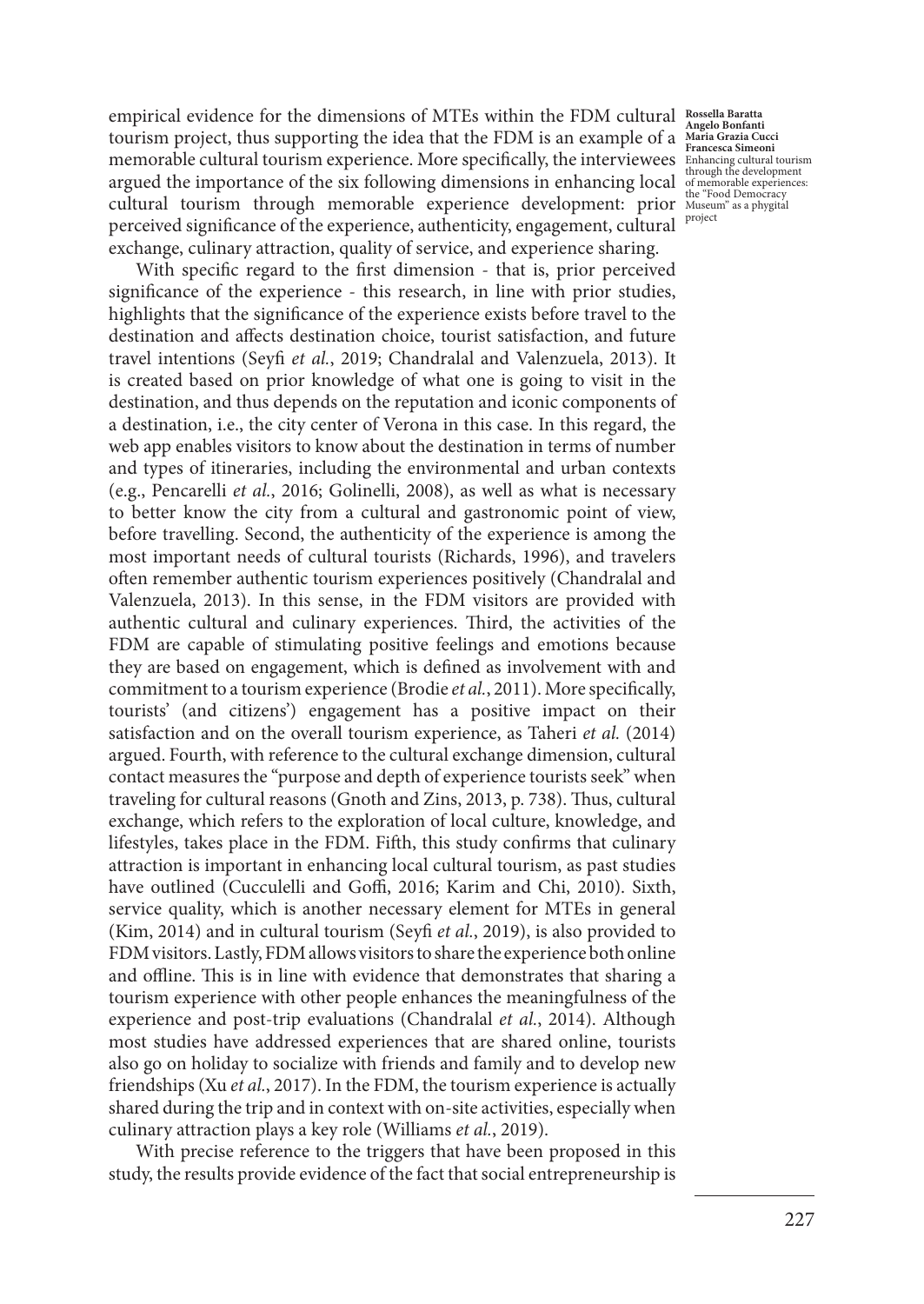

an appropriate environment for fostering digitalization, value co-creation and a multi-stakeholder approach in order to act as triggers for memorable experiences in cultural tourism. In this sense, this study presents empirical evidence on project that was developed not for exclusively commercial purposes, but rather as a result of the inclination of an entrepreneur who aimed to create socio-cultural benefits. Indeed, thanks to this social entrepreneur, the FDM project recognizes technological innovation as an opportunity for value co-creation and involved diverse stakeholders' perspective, thus enhancing the overall tourist experience, in accordance with the aims of social entrepreneurship (Zahra *et al.*, 2009). In the FDM, digital technologies have the power to enhance visitors' satisfaction and engagement and to enrich the memorability of tourism experiences, which is in line with previous research (Bec *et al.*, 2019). Value is created by the customers' lives and experiences (Heinonen *et al.*, 2013), as well as their perception of reality and interactions with others. Moreover, through technological infrastructure, tourists are also involved in the value cocreation process (Kelly *et al.*, 2017). The FDM was created thanks to the joint participation of diverse stakeholders according to the quadruple helix model (Carayannis and Campbell, 2009), that suggests that innovation requires synergies among different actors, namely, the government, the tourist industry, universities, and civil society.

### **6. Theoretical, practical, and social implications**

This study provides several theoretical, practical, and social implications. From a theoretical viewpoint, this study advances the limited literature on memorable experiences in cultural tourism (e.g., Tung and Ritchie, 2011; Bessière, 2013; Lee, 2015) by confirming the five dimensions that are usually suggested in the cultural tourism literature (Seyfi *et al.*, 2019), and adding experience sharing as a further dimension to be considered, as argued by other scholars (e.g., Volo, 2010; Chandralal *et al.*, 2014; Xu *et al.*, 2017; Williams *et al.*, 2019). Furthermore, this research shed light on the triggers of MTEs in a cultural tourism context. In this regard, the study adds to the emerging stream of research dealing with social entrepreneurship in the tourism context (Crnogaj *et al.*, 2014; Swanson and DeVereaux, 2017), and with the relevance of digital innovations for value co-creation in tourism (Serravalle *et al.*, 2019). In addition, while social entrepreneurship and MTEs have generally been investigated separately, except for limited studies (e.g., Castellani *et al.*, 2020), this research helps to fill this gap by providing evidence that social entrepreneurship is an appropriate environment for digital innovation technologies, value cocreation and the adoption of a multi-stakeholder perspective to act as a trigger of memorable experiences in cultural tourism. Finally, this study supports the social entrepreneurship literature according to which forprofit entrepreneurs combine commercial purposes with social goals by using innovative approaches to solve social problems.

With reference to practical implications, the results of this study make suggestions to effectively design memorable experiences in cultural tourism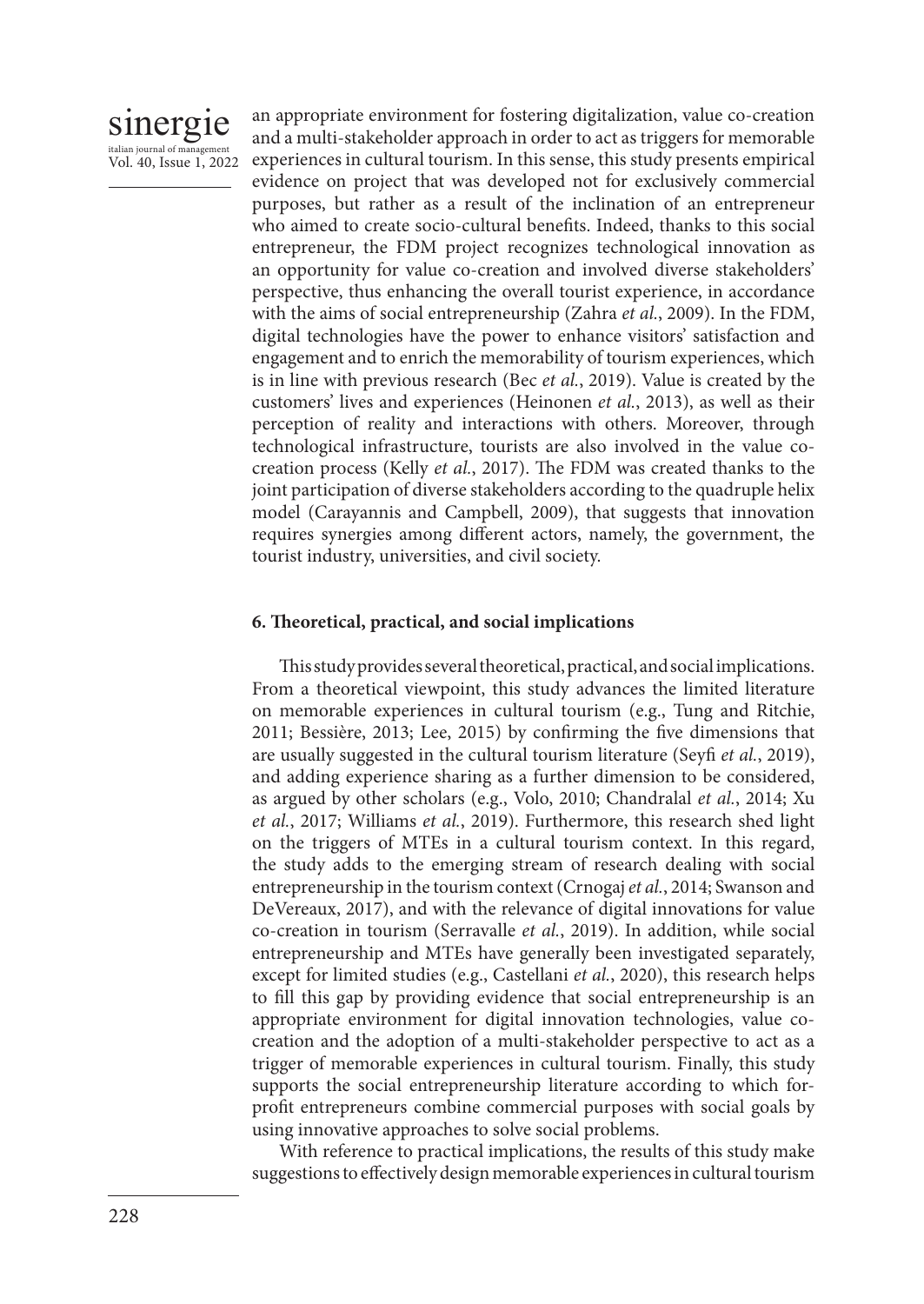by combining value co-creation synergies and digitalization according **Rossella Baratta**  to a multi-stakeholder approach, particularly when they are supported by entrepreneurs with social entrepreneurship propensity. The results of Enhancing cultural tourism this research suggest all cultural tourism destinations, especially those of memorable experiences: with a strong reputation like Verona, can enhance local cultural tourism Museum" as a phygital through the development of memorable experiences with the potential contribution of each category of stakeholder. After all, both cultural heritage and local food are valuable, unique, and non-imitable resources of experience creation that should be leveraged to achieve long-term competitive advantages (Barney, 1991). As this study highlights, memorable experiences in cultural tourism can be triggered not only through strategic actions carried out by one or more tourism firms, but also joint actions of multiple stakeholders that belong to the main categories of the quadruple helix model (Carayannis and Campbell, 2009), that is, business, university, government, and civil society. From this perspective, this research suggests enriching the experiences of new information and significance, authenticity, engagement, cultural exchange, culinary attraction, and quality of service in order to satisfy tourists' and residents' cultural needs. In addition, this study recommends ensuring that these experiences are shared both offline and online. To move in this direction, entrepreneurs of SMEs can, on the one hand, invest in staff training where employees, especially front office personnel, have to develop not only service quality skills but also knowledge about local cultural aspects such as customs and traditions, fun facts that the inhabitants of the area usually know, and anecdotes that the customers of a restaurant, for example, do not expect a waiter to tell. In addition, employees can be taught of communication and relationshipbuilding techniques in order to create appealing cultural experiences for their customers. In particular, experiential training could help employees better conceptualize how to communicate and interact with customers/ tourists so that the staff can transfer what they have learned into their professional life. In general, experiential training nurtures specific skills such as the ability to reflect, guarantees self-discipline, and strengthens the willingness to learn. For example, training methods inspired by art forms such as theatre and cinema are able to better develop participants' soft skills (e.g., Gibb, 2004; Baccarani and Bonfanti, 2016). On the other hand, SMEs can invest in different forms of technology that are not necessarily very expensive, such as web apps and digital totems. The challenge is to offer cultural tourism experiences that stimulate and gratify them in terms of knowledge, engagement, cultural exchange, relationships, and sharing. In addition, technology can contribute to offering unexpected benefits so participants can make their own discoveries and share their experiences with others.

Lastly, the results of the study show that the FDM project also has important social implications. More specifically, this research argues that cultural tourism can be promoted locally through a multi-stakeholder approach in which value is jointly created by several stakeholders. In consideration of the devastating impact of the COVID-19 pandemic also from a social perspective, it is necessary to restore social cohesion and a sense of belonging to the community, so residents' involvement in

**Angelo Bonfanti Maria Grazia Cucci**  project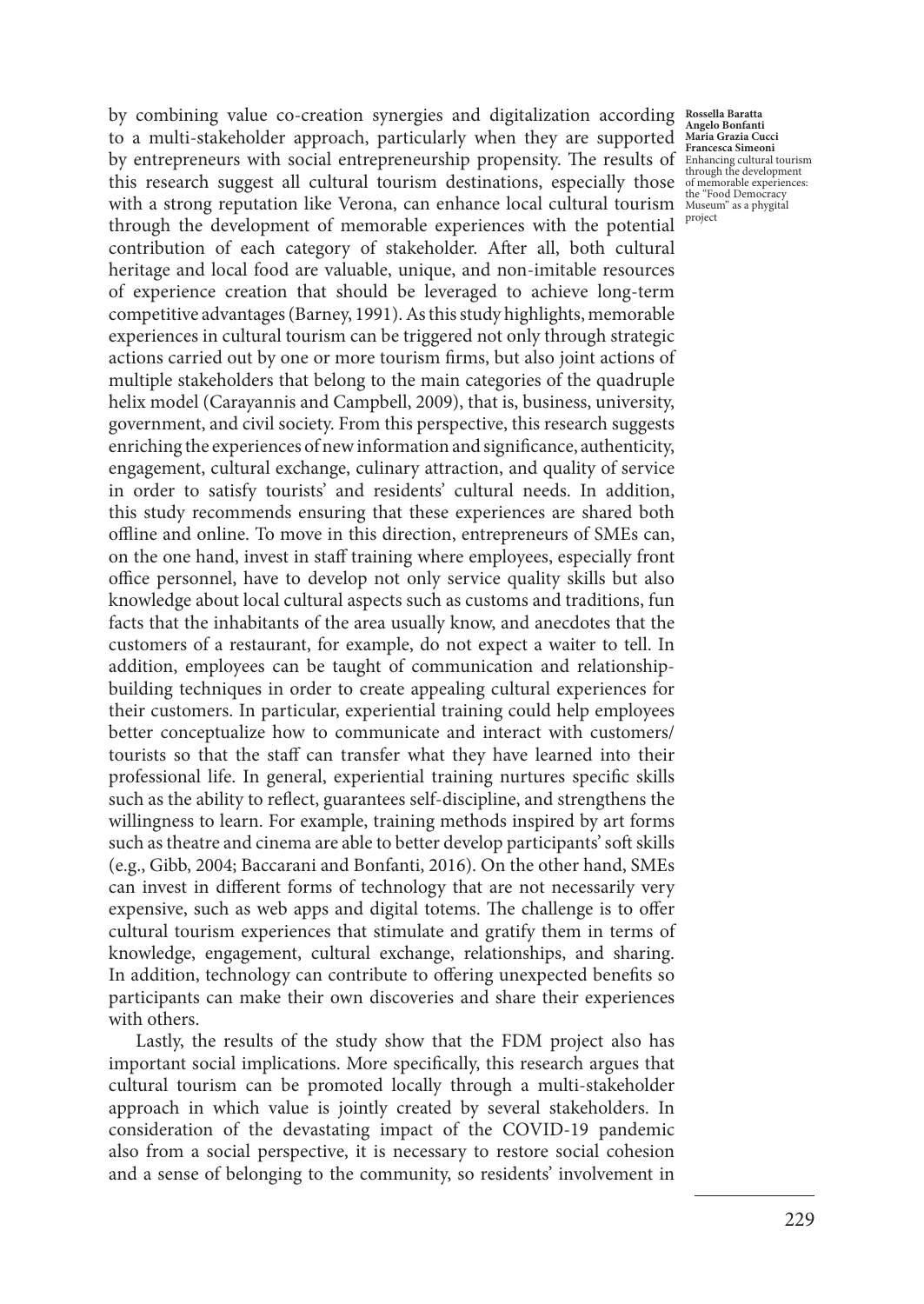

tourism recovery strategies is critical (Qui *et al.*, 2020). In the FDM, the local community is empowered through the valorization of local culture and traditions, which either remain written in books or imprinted in the knowledge of those who have learned them, or disperse into nothingness. Thanks to this project, on the contrary, local culture and traditions can continue to be disseminated locally as well as learned on a larger scale. They can be a source of curiosity and debate, as well as a means of comparison with other local customs by increasing local knowledge and culture. This project suggests the importance of investing in the local memory of a territory in various terms such as heritage, art, food, and beverages such as wine, by investing in projects that can not only culturally but also economically engage people, companies, and governments that are interested in keeping the cultural tourism of a specific territory alive. In this way, the project can provide further occasions of both social employment and relationship development.

## **7. Conclusions**

The aim of this study was to examine how to enhance local cultural tourism through the development of memorable experiences by identifying the dimensions and triggers of memorable experiences in cultural tourism from the experience provider perspective. The results of the content analysis indicate that the FDM project develops such experiences through specific factors fostering them. The FDM is located in a tourism destination that enjoys a strong reputation for its cultural and culinary attractions, hence enhancing the significance of the experience prior to the visit. Culinary traditions play a key role as a factor of attractiveness, and also satisfy visitors' need for authenticity when coherently connected to the historical and artistic heritage of the city. Eating at the same table can represent the concluding point of the experience and provide an element not only of culinary attraction but also of engagement and cultural exchange. Overall, excellent service quality is always maintained. Thus, these findings support the study by Seyfi and colleagues (2019) indicating prior significance of the experience, authenticity, engagement, cultural exchange, culinary attraction, and quality of service as dimensions of memorable experiences in cultural tourism. Moreover, visitors of the FDM have the possibility of sharing their experience both online and offline, an aspect that is considered to have a positive impact on tourists' attitudes and behavioral intentions because it contributes to making the experience even more memorable. Value co-creation, a multi-stakeholder approach, and technology are found to enable the design of memorable experiences in cultural tourism from the service provider perspective, when supported in turn by social entrepreneurship.

This research has some limitations that reside in having adopted a qualitative research method (single case study) and considered only the experience provider perspective. Although this study referred to multiple stakeholders and subsequently engaged different analysis perspectives, generalizations need to be treated with caution.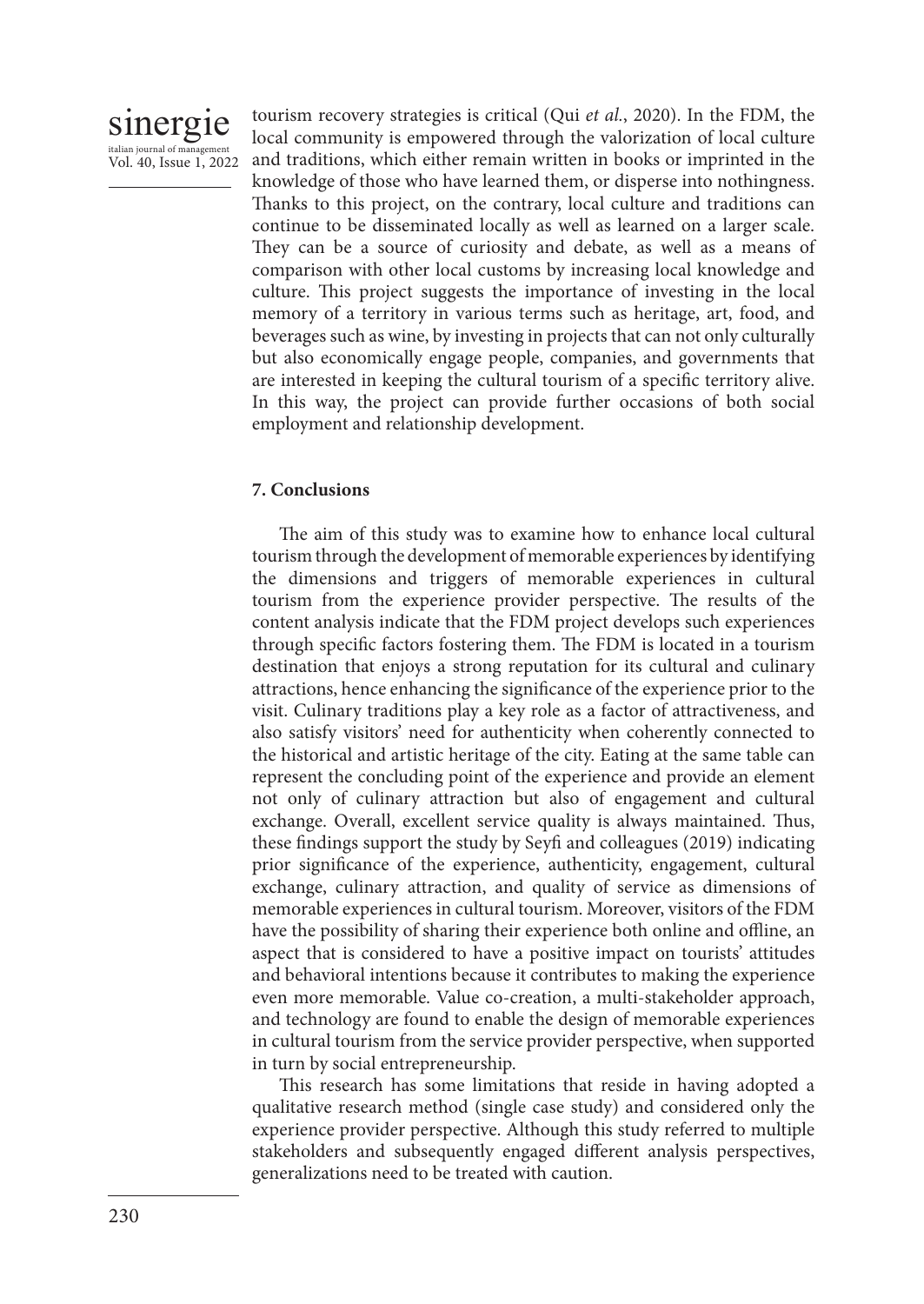This study can represent a starting point for further research on the **Rossella Baratta**  continuous evolution of the case by means of a longer and real-time **Angelo Bonfanti Maria Grazia Cucci Francesca Simeoni** analysis as well as on the implementation of memorable experiences in Enhancing cultural tourism through the development the cultural tourism model over time through a longitudinal case study. In addition, further research could generalize the conclusions obtained with other similar case studies in Italy and international contexts. This could be done by identifying other analogous projects and replicating the research presented here. Future investigations could also establish whether and which stakeholders could be involved in the research. Another path for future research consists in a deeper investigation of the relationships among the different triggers and dimensions of memorable cultural tourism experience, thus aiming at establishing a possible causal relationship between triggers and dimensions of memorable experiences in cultural tourism. In this respect, a quantitative, explanatory approach should be preferred. Lastly, future research could relate to the validation of the dimensions and triggers of memorable experiences in cultural tourism from the customer/tourist/resident perspective by carrying out a quantitative analysis through a structural equation modeling approach.

## **References**

- ACS Z.J., BOARDMAN M.C., MCNEELY C.L. (2013), "The social value of productive entrepreneurship", *Small Business Economics*, vol. 40, n. 3, pp. 785-796.
- AKAKA M.A., VARGO S.L. (2014), "Technology as an operant resource in service (eco) systems", *Information Systems and e-Business Management*, vol. 12, n. 3, pp. 367-384.
- ALTINAY L., SIGALA M., WALIGO V. (2016), "Social value creation through tourism enterprise", *Tourism Management,* vol. 54, n. June, pp. 404-417.
- AQUINO R., LÜCK M., SCHÄNZEL H.A. (2018), "A conceptual framework of tourism social entrepreneurship for sustainable community development", *Journal of Hospitality and Tourism Management*, vol. 37, n. December, pp. 23-32.
- AUSTIN J., STEVENSON H., WEI-SKILLERN J. (2006), "Social and commercial entrepreneurship: same, different or both?", *Entrepreneurship, Theory and Practice*, vol. 30, n. 1, pp. 1-22.
- AZIS N., AMIN M., CHAN S., APRILIA C. (2020), "How smart tourism technologies affect tourist destination loyalty", *Journal of Hospitality and Tourism Technology,* vol. 11, n. 4, pp. 603-625.
- BACCARANI C., BONFANTI A. (2016), "Business theatre in management studies: A structured literature review and future research directions", *International Journal of Managerial and Financial Accounting,* vol. 8, n. 3/4, pp. 334-360.
- BACCARANI C., CASSIA F., ROSSATO C., CAVALLO D. (2019), "Territory, firms and value co-creation synergies", *Journal of Place Management and Development,* vol. 12, n. 2, pp. 197-208.
- BACQ S., JANSSEN F. (2011), "The multiple faces of social entrepreneurship: A review of definitional issues based on geographical and thematic criteria", *Entrepreneurship and Regional Developmen*t, vol. 23, n. 5/6, pp. 373-403.

of memorable experiences: the "Food Democracy Museum" as a phygital project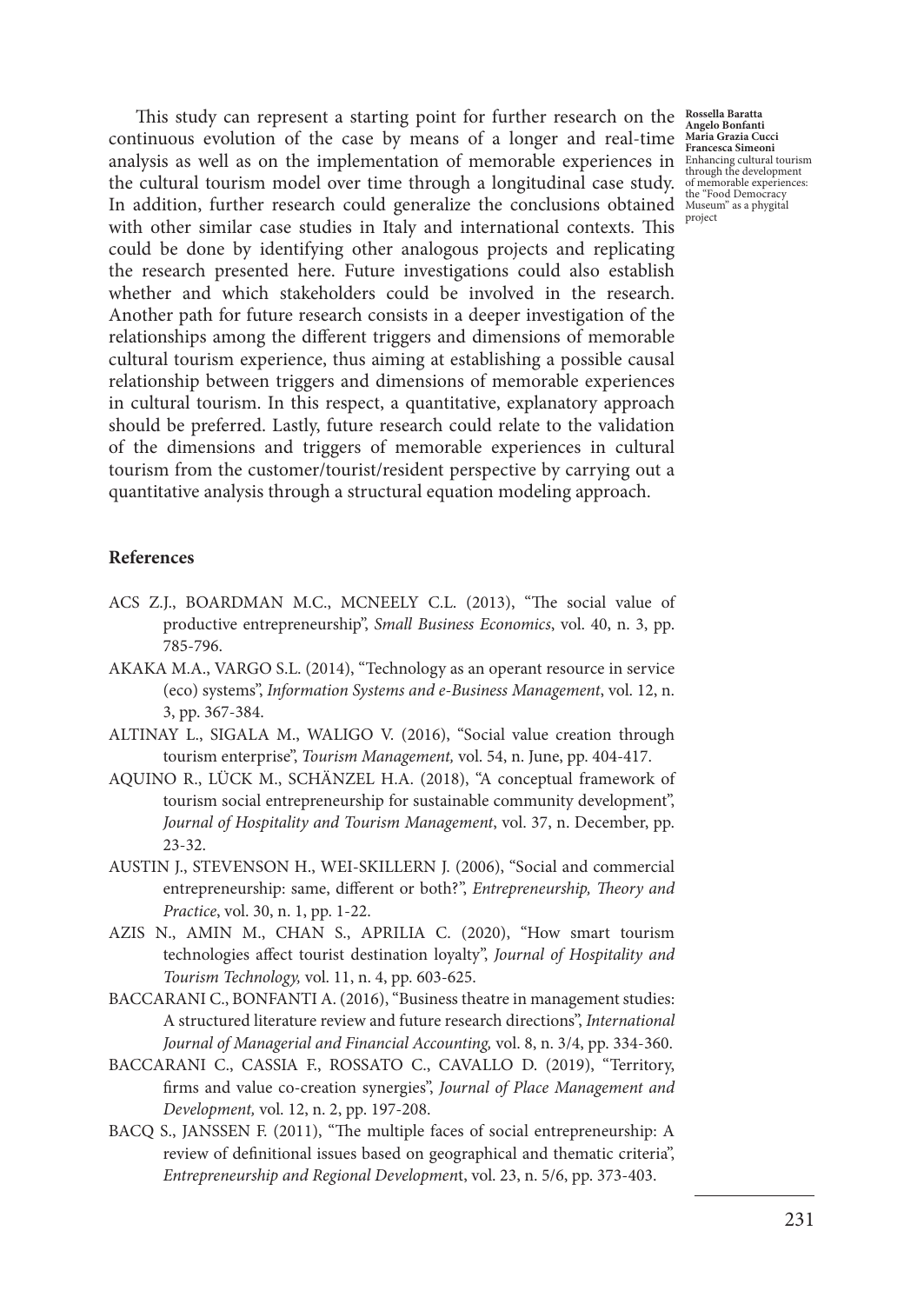# sinergie

italian journal of management Vol. 40, Issue 1, 2022

- BALLINA F.J., VALDES L., DEL VALLE E. (2019), "The phygital experience in smart tourism destination", *International Journal of Tourism Cities*, vol. 5, n. 4, pp. 656-671.
- BARATTA R., SIMEONI F. (2021), "Food is good for you (and the planet): balancing service quality and sustainability in hospitality", *Sinergie Italian Journal of Management*, vol. 39, n. 1, pp. 193-213.
- BARNEY J. (1991), "Firm resources and sustained competitive advantage", *Journal of Management,* vol. 17, n. 1, pp. 99-120.
- BEC A., MOYLE B., TIMMS K., SCHAFFER V., SKAVRONSKAYA L., LITTLE C. (2019), "Management of immersive heritage tourism experiences: A conceptual model", *Tourism Management*, vol. 72, n. June, pp. 117-120.
- BESSIÈRE J. (2013), "«Heritagisation», a challenge for tourism promotion and regional development: An example of food heritage", *Journal of Heritage Tourism*, vol. 8, n. 4, pp. 275-291.
- BRODIE R.J., HOLLEBEEK L.D., JURIĆ B., ILIĆ A. (2011), "Customer engagement: Conceptual domain, fundamental propositions, and implications for research", *Journal of Service Research*, vol. 14, n. 3, pp. 252-271.
- BURGESS N., SHAPIRO J.L., MOORE M.A. (1991), "Neural network models of list learning", *Network: Computation in Neural Systems,* vol. 2, n. 4, pp. 399- 422.
- CAO Y., LI X.R., DIPIETRO R., SO K.K.F. (2019), "The creation of memorable dining experiences: Formative index construction", *International Journal of Hospitality Management*, vol. 82, n. September, pp. 308-317.
- CAPUANO N., GAETA A., GUARINO G., MIRANDA S., TOMASIELLO S. (2016), "Enhancing augmented reality with cognitive and knowledge perspectives: A case study in museum exhibitions", *Behaviour and Information Technology,* vol. 35, n. 11, pp. 968-979.
- CARAYANNIS E.G., CAMPBELL D.F.J. (2009), "«Mode 3» and «Quadruple Helix»: Toward a 21st century fractal innovation ecosystem", *International Journal of Technology Management,* vol. 46, n. 3/4, pp. 201-234.
- CASTELLANI P., BONFANTI A., CANESTRINO R., MAGLIOCCA P. (2020), "Dimensions and triggers of memorable tourism experiences: Evidence from Italian social enterprises", *The TQM Journal,* vol. 32, n. 6, pp. 1115- 1138.
- CHANDRALAL L., RINDFLEISH J., VALENZUELA F. (2014), "An application of travel blog narratives to explore memorable tourism experiences", *Asia Pacific Journal of Tourism Research*, vol. 20, n. 6, pp. 680-693.
- CHANDRALAL L., VALENZUELA F. (2013), "Exploring memorable tourism experiences: Antecedents and behavioural outcomes", *Journal of Economics, Business and Management*, vol. 1, n. 2, pp. 177-181.
- CHELL E. (2007), "Social enterprise and entrepreneurship. Towards a convergent theory of the entrepreneurial process", *International Small Business Journal,* vol. 25, n. 1, pp. 5-26.
- CHEN H., RAHMAN I. (2018), "Cultural tourism: An analysis of engagement, cultural contact, memorable tourism experience and destination loyalty", *Tourism Management Perspectives*, vol. 26, n. April, pp. 153-163.
- CHUNG N., HAN H., JOUN Y. (2015), "Tourists' intention to visit a destination: The role of augmented reality (AR) application for a heritage site", *Computers in Human Behavior,* vol. 50, n. September, pp. 588-599.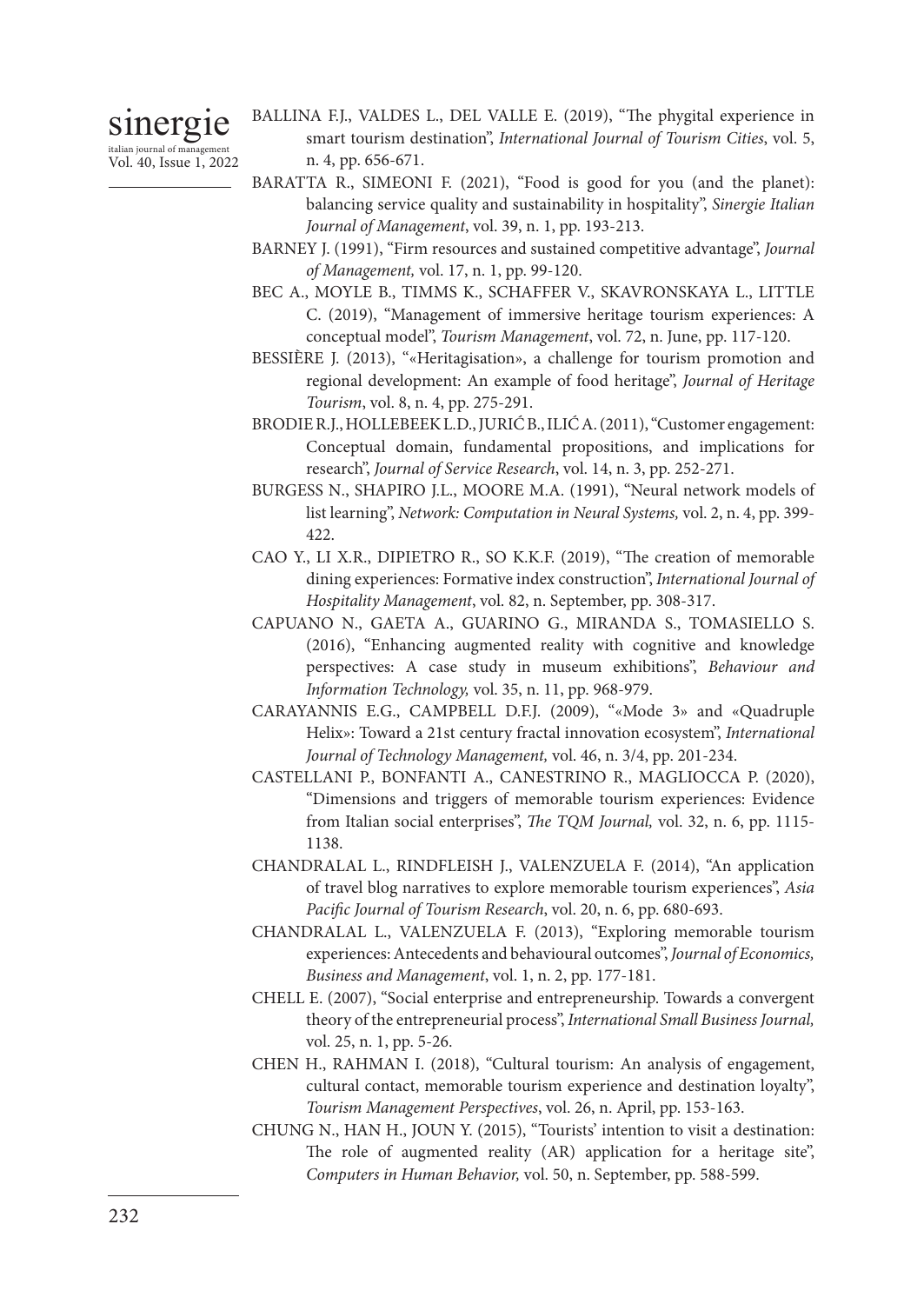COGHLAN A., NOAKES S. (2012), "Towards an understanding of the drivers of **Rossella Baratta**  commercialization in the volunteer tourism sector", *Tourism Recreation Research*, vol. 37, n. 2, pp. 123-131.

CRNOGAJ K., REBERNIK M., HOJNIK B., GOMEZELJ D.O. (2014), "Building a model of researching the sustainable entrepreneurship in the tourism sector", *Kybernetes*, vol. 43, n. 3/4, pp. 377-393.

CUCCULELLI M., GOFFI G. (2016), "Does sustainability enhance tourism destination competitiveness? Evidence from Italian Destinations of Excellence", *Journal of Cleaner Production*, vol. 111, n. January, pp. 370-382.

- FRAENKEL J.R., WALLEN E.N. (2005), *How to design and evaluate research in education with PowerWeb,* McGraw Hill Publishing Co., Hightstown, NJ.
- GIBB S. (2004), "Arts-based training in management development: The use of improvisational theatre", *Journal of Management Development*, vol. 23, n. 8, pp. 741-750.
- GNOTH J., ZINS A.H. (2013), "Developing a tourism cultural contact scale", J*ournal of Business Research,* vol. 66, n. 6, pp. 738-744.
- GOLINELLI C.M. (2008), *La valorizzazione del patrimonio culturale: Verso la definizione di un modello di governance*, Giuffrè, Milano.
- GOMES E., BUSTINZA O.F., TARBA S., KHAN Z., AHAMMAD M. (2018), "Antecedents and implications of territorial servitization", Regional Studies, vol. 53, n. 3, pp. 1-14.
- HAN H.L., (2012), "Culture, industry, and tourism: A study on the dietary and tourism environment of Jiufen", *Journal of Island Tourism Research,* vol. 5, n. 4, pp. 24-44.
- HEINONEN K., STRANDVIK T., VOIMA P. (2013), "Customer dominant value formation in service", *European Business Review*, vol. 25, n. 2, pp. 104-123.
- HUNTER-JONES P. (2011), "The role of charities in social tourism", *Current Issues in Tourism,* vol. 14, n. 5, pp. 445-458.
- JACK E.P., RATURI A.M. (2006), "Lessons learned from methodological triangulation in management research", *Management Research News*, vol. 29, n. 6, pp. 345-357.
- KARIM S., CHI C. (2010), "Culinary tourism as a destination attraction: An empirical examination of destinations' food image", *Journal of Hospitality Marketing and Management,* vol. 19, n. 6, pp. 531-555.
- KELLY P., LAWLOR J., MULVEY M. (2017), "Customer roles in self-service technology encounters in a tourism context", *Journal of Travel and Tourism Marketing*, vol. 34, n. 22, pp. 222-238.
- KIM J.H. (2014), "The antecedents of memorable tourism experiences: The development of a scale to measure the destination attributes associated with memorable experiences", *Tourism Management,* vol. 44, n. October, pp. 34-45.
- KIM J.H. (2018), "The impact of memorable tourism experiences on loyalty behaviors: The mediating effects of destination image and satisfaction", *Journal of Travel Research*, vol. 57, n. 7, pp. 856-870.
- KIM J.H., CHEN J.S. (2019), "The memorable travel experience and its reminiscence functions", *Journal of Travel Research*, vol. 58, n. 4, pp. 637-649.
- KIM J.H., RITCHIE J.B., MCCORMICK B. (2012), "Development of a scale to measure memorable tourism experiences", *Journal of Travel Research,* vol. 51, n. 1, pp. 12-25.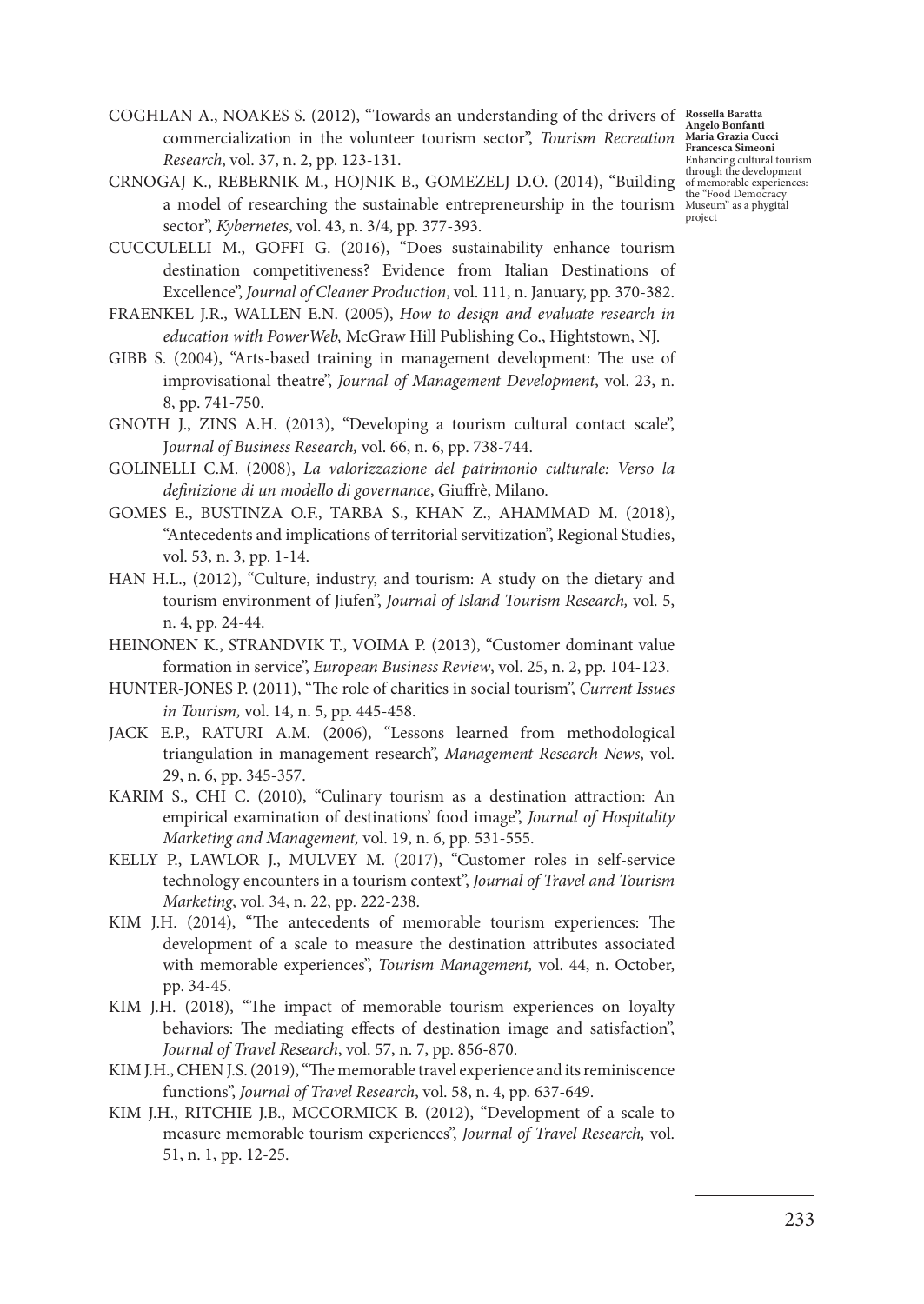# sinergie italian journal of management

Vol. 40, Issue 1, 2022

- KIM J.H. (2010), "Determining the factors affecting the memorable nature of travel experiences", *Journal of Travel and Tourism Marketing*, vol. 27, n. 8, pp. 780-796.
- LAMNEK S. (2010), *Qualitative social research,* 5th ed., Beltz, Weinheim.
- LEE Y.J. (2015), "Creating memorable experiences in a reuse heritage site", *Annals of Tourism Research*, vol. 55, n. November, pp. 155-170.
- LEONIDOU E., CHRISTOFI M., VRONTIS D., THRASSOU A. (2018), "An integrative framework of stakeholder engagement for innovation management and entrepreneurship development", *Journal of Business Research*, vol. 119, n. October, pp. 245-258.
- LITTLE C., BEC A., MOYLE B., PATTERSON D. (2019), "Innovative methods for heritage tourism experiences: Creating windows into the past", *Journal of Heritage Tourism,* vol. 15, n. 1, pp. 1-13.
- MEYER D. (2010), "Pro-poor tourism: Can tourism contribute to poverty reduction in less economically developed countries?", in Cole S., Morgan N. (Eds), *Tourism and inequality: Problems and prospects,* CABI Publishing, Wallingford, pp. 164-182.
- MILES M.B., HUBERMAN A.M., SALDAÑA J. (2014), *Qualitative data analysis: A methods sourcebook*, Sage, AZ.
- OSSERVATORIO DEL TURISMO REGIONALE FEDERATO (2021), I*ndicatori arrivi e presenze*, https://osservatorioturismoveneto.it/
- PENCARELLI T., CERQUETTI M., SPLENDIANI S. (2016), "The sustainable management of museums: An Italian perspective", *Tourism and Hospitality Managemen*t, vol. 22, n. 1, pp. 29-46.
- PERA R., OCCHIOCUPO N., CLARKE J. (2016), "Motives and resources for value co-creation in a multi-stakeholder ecosystem: A managerial perspective", *Journal of Business Research,* vol. 69, n. 10, pp. 4033-4041.
- QIU R., PARK J., LI S., SONG H. (2020), "Social costs of tourism during the COVID-19 pandemic", *Annals of Tourism Research,* vol. 84, n. September, pp. 102944.
- RBS (Rome Business School) (2021), *Il turismo in Italia nell'era post-Covid*, https:// docplayer.it/214594408-Il-turismo-in-italia-nell-era-post-covid.html
- RICHARDS G. (1996), *Cultural tourism in Europe,* ATLAS, CAB International, Wallingford, UKGreg Richards.
- RICHARDS G. (2018), "Cultural tourism: A review of recent research and trends", *Journal of Hospitality and Tourism Management*, vol. 36, n. September, pp. 12-21.
- RITCHIE J.R.B., CROUCH G.I. (2003), *The competitive destination, a sustainable tourism perspective,* CABI Publishing, Cambridge.
- RIVERA J., PASTOR R., GOMEZ PUNZON J. (2021), "The impact of the Covid-19 on the perception of DMOs about the sustainability within destinations: A European empirical approach", *Tourism Planning and Development,* pp. 1-29.
- ROBSON C. (2002), *Real World Research*, 2nd ed., Blackwell, Oxford.
- SAKATA H., PRIDEAUX B. (2013), "An alternative approach to community-based ecotourism: A bottom-up locally initiated non-monetised project in Papua New Guinea", *Journal of Sustainable Tourism,* vol. 21, n. 6, pp. 880-899.
- SALDAÑA J. (2009), *The coding manual for qualitative research*, 2nd ed., Sage Publications, London.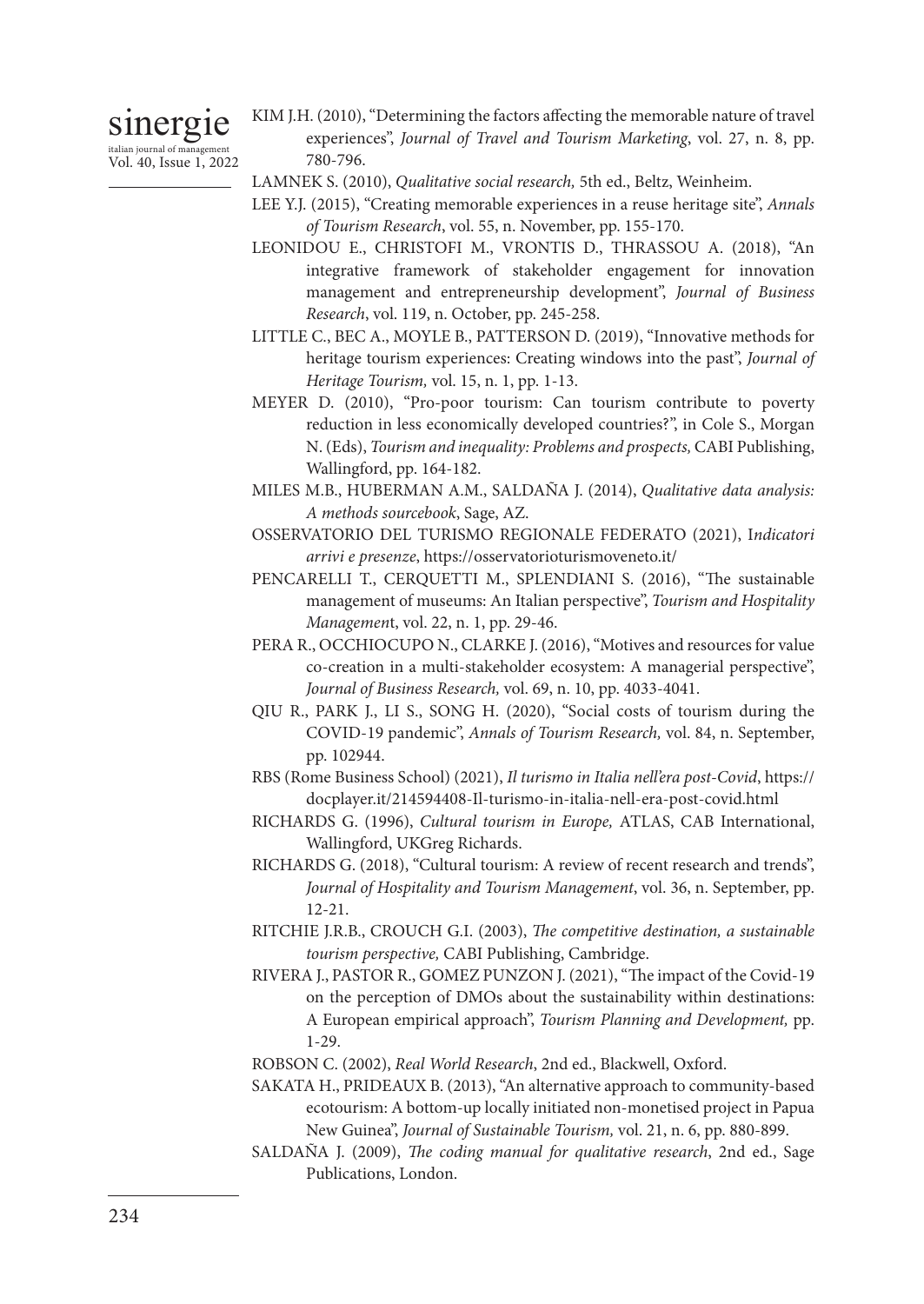**Angelo Bonfanti Maria Grazia Cucci Francesca Simeoni** Enhancing cultural tourism through the development of memorable experiences:

- SCHALTEGGER S., WAGNER M. (2011), "Sustainable entrepreneurship and **Rossella Baratta**  sustainable innovation: Categories and interactions", *Business Strategy and The Environment*, vol. 20, n. 4, pp. 222-237.
- SERRAVALLE F., FERRARIS A., VRONTIS D., THRASSOU A., CHRISTOFI M. (2019), "Augmented reality in the tourism industry: A multi-stakeholder the "Food Democracy Museum" as a phygital analysis of museums", *Tourism Management Perspectives*, vol. 32, n. October, pp. 100549. project
- SEYFI S.C., HALL M., RASOOLIMANESH M. (2019), "Exploring memorable cultural tourism experiences", *Journal of Heritage Tourism*, vol. 15, n. 3, pp. 341-357.
- SIGGELKOW N. (2007), "Persuasion with case studies", *Academy of Management Journal*, vol. 50, n. 1, pp. 20-24.
- SINTHUPUNDAJA J., KOHDA Y., CHIADAMRONG N. (2019), "Examining capabilities of social entrepreneurship for shared value creation", *Journal of Social Entrepreneurship,* vol. 11, n. 1, pp. 1-22.
- SUGATHAN P., RANJAN K.M. (2019), "Co-creating the tourism experience", *Journal of Business Research*, vol. 100, n. July, pp. 2017-217.
- SWANSON K., DEVEREAUX C. (2017), "A theoretical framework for sustaining culture: Culturally sustainable entrepreneurship", *Annals of Tourism Research*, vol. 62, n. January, pp. 78-88.
- TAHERI B., JAFARI A., O'GORMAN K. (2014), "Keeping your audience: Presenting a visitor engagement scale", *Tourism Management*, vol. 42, n. June, pp. 321-329.
- TERÁN-YÉPEZ E., MARÍN-CARRILLO G.M., CASADO-BELMONTE M., CAPOBIANCO-URIARTE M. (2020), "Sustainable entrepreneurship: Review of its evolution and new trends", *Journal of Cleaner Production,* vol. 252, n. April, pp. 119742.
- THRASSOU A., VRONTIS D., BRESCIANI S. (2014), "Strategic reflexivity in the hotel industry - A value based analysis", *World Review of Entrepreneurship, Management and Sustainable Development,* vol. 10, n. 2/3, pp. 352-371.
- TOM DIECK M.C., JUNG T. (2017), "Value of augmented reality at cultural heritage sites: A stakeholder approach", J*ournal of Destination Marketing and Managemen*t, vol. 6, n. 2, pp. 110-117.
- TSAI C.T. (2016), "Memorable tourist experiences and place attachment when consuming local food", *International Journal of Tourism Research*, vol. 18, n. 6, pp. 536-548.
- TSCHEU F., BUHALIS D. (2016), "Augmented reality at cultural heritage sites", in Inversini A., Schegg R. (Eds.), *Information and communication technologies in tourism,* Springer, Cham, pp. 607-619.
- TUNG V.W.S., RITCHIE J.B. (2011), "Exploring the essence of memorable tourism experiences", *Annals of Tourism Research*, vol. 38, n. 4, pp. 1367-1386.
- UNWTO (2018), *Report on tourism and culture synergies*, UNWTO, Madrid.
- VOLO S. (2010), "Bloggers' reported tourist experiences: Their utility as tourism data source and their effect on prospective tourists", J*ournal of Vacation Marketing*, vol. 16, n. 4, pp. 297-311.
- WALIGO V., CLARKE J., HAWKINS R. (2013), "Implementing sustainable tourism: A multi-stakeholder involvement management framework", *Tourism Management,* vol. 36, n. June, pp. 342-353.